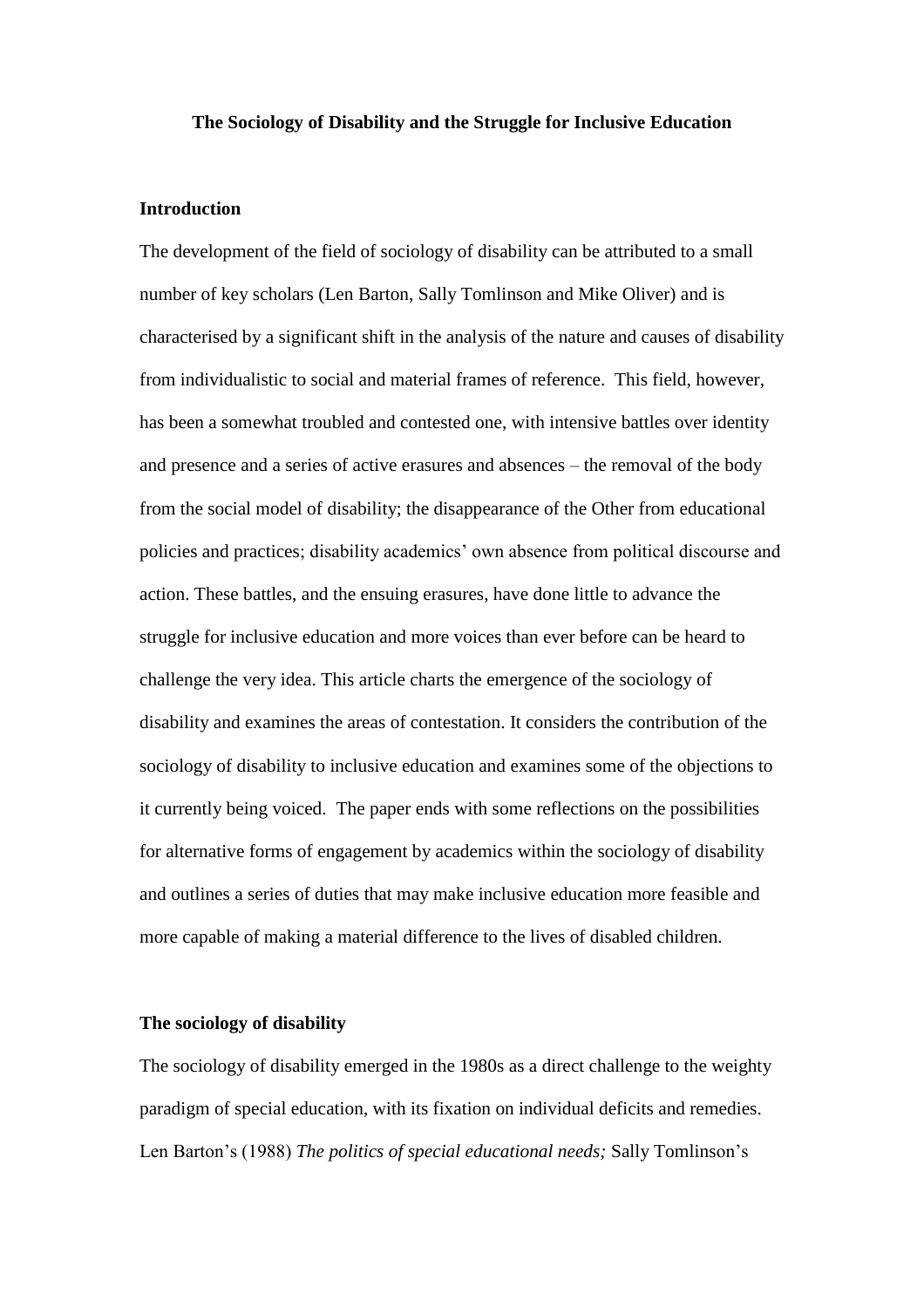(1981) *Educational subnormality: A study in decision-making* and (1982) *A sociology of special education;* Len Barton and Sally Tomlinson"s jointly authored *Special education and social interests* (1984); and Julienne Mongon, Denis Ford and Maurice Whelan"s (1982) *Special education and social control: Invisible disasters* abruptly turned the gaze away from the child and highlighted the role of institutional structures and practices in producing school failure. Disabled academics Mike Oliver (1996), Colin Barnes (Barnes and Mercer 2002), Sally French (1993; 1994; Swain and French 2008), Tom Shakespeare (1999; 2006; Barnes, Mercer and Shakespeare 1999), Jenny Morris (1991) and Carol Thomas (2007) have also provided significant sociological analyses which have identified disability as being produced by environmental, structural and attitudinal barriers.

Barton (2001) has subsequently outlined the clear function and duty of the sociology of disability:

A political analysis which is inspired by a desire for transformative change and that constitutes hope at the centre of the stuggles … At both an individual and collective level a crucial task is to develop a theory of political action which also involves the generation of tactics or strategies for its implementation. This is a difficult but essential agenda (3).

This agenda has been difficult for sociology in general as well as for the sociology of disability and there has been much agonising about the challenge of insulating research from value bias whilst contributing to social change through research (Gewirtz and Cribb 2006). Hammersley (2008) has argued forcefully that politically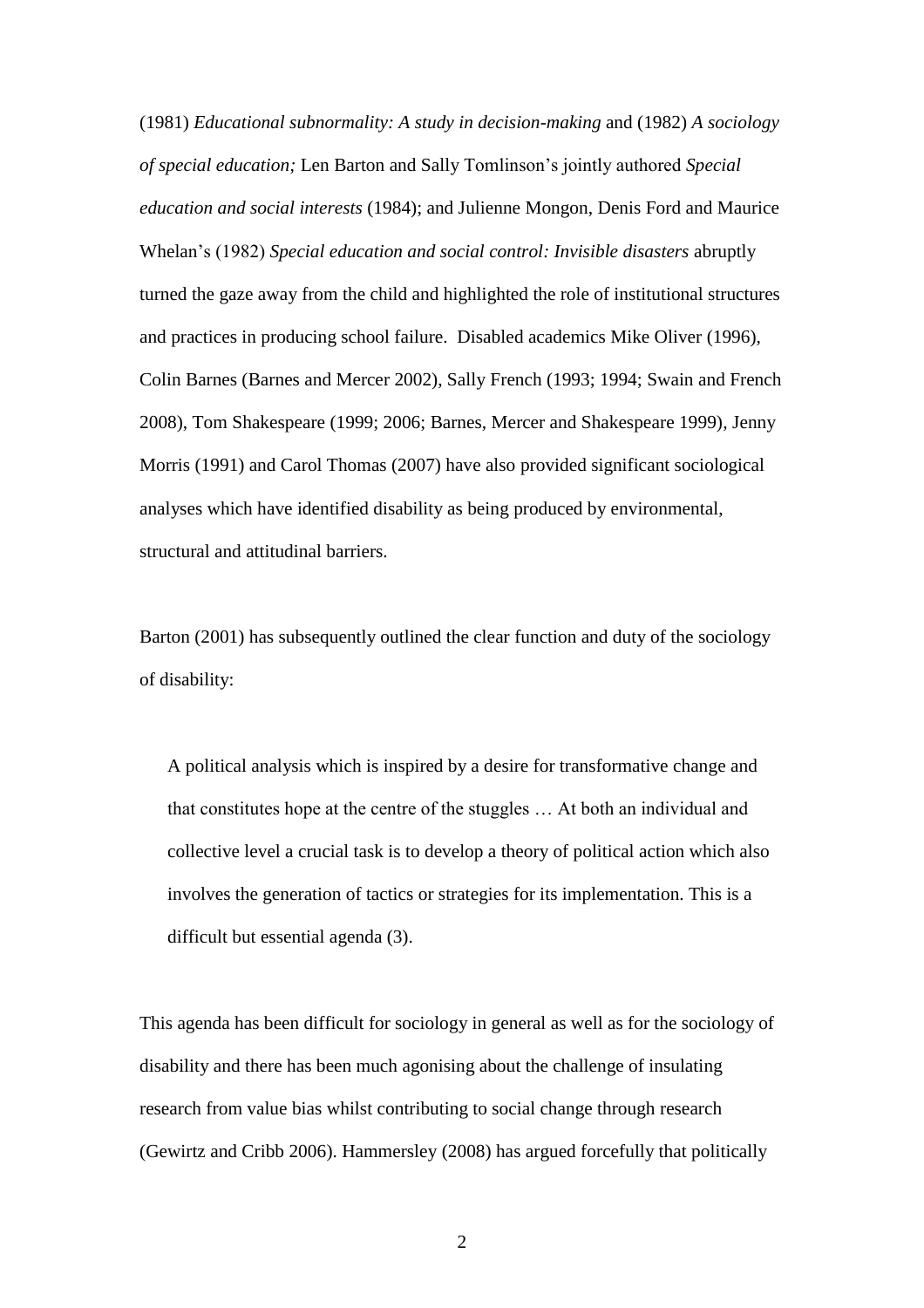committed research is incompatible with academic rigour, but Gewirtz and Cribb (2008) and others (Flvyberg 2001; Walford et al 1994) have insisted that a sociology bound by ethical reflexivity can be both more responsible and methodologically rigorous. For the sociology of disability, there seems to have been no problem in accepting the political commitment but some difficulties in enacting it.

### **Erasures in the field**

The sociology of disability, as a field, has struggled to maintain both a presence and an authority. It is possible to discern three significant erasures within the field of sociology of disability which have had negative consequences for it. The first of these concerns the efforts to remove the disabled body from the social model of disability. The second is the more widespread disappearance of the Other, disabled or different in some other way, within educational policies and practices and the third is the absence of academics (partly by their own hand) from political discourse and action.

# *Missing persons in the social model of disability*

Mike Oliver has expressed his disappointment that the social model of disability, developed by disabled people, has not been used as a tool for altering the material circumstances of disabled people and fostering inclusion and wishes that people would use the social model, rather than continue to debate it:

I wish people would stop talking about it. The social model is not some kind of conceptual device to debate. The social model is a tool that we should use to try and produce changes in the world, changes in what we do. What I hoped from that was that people would start using it and what we would actually see was not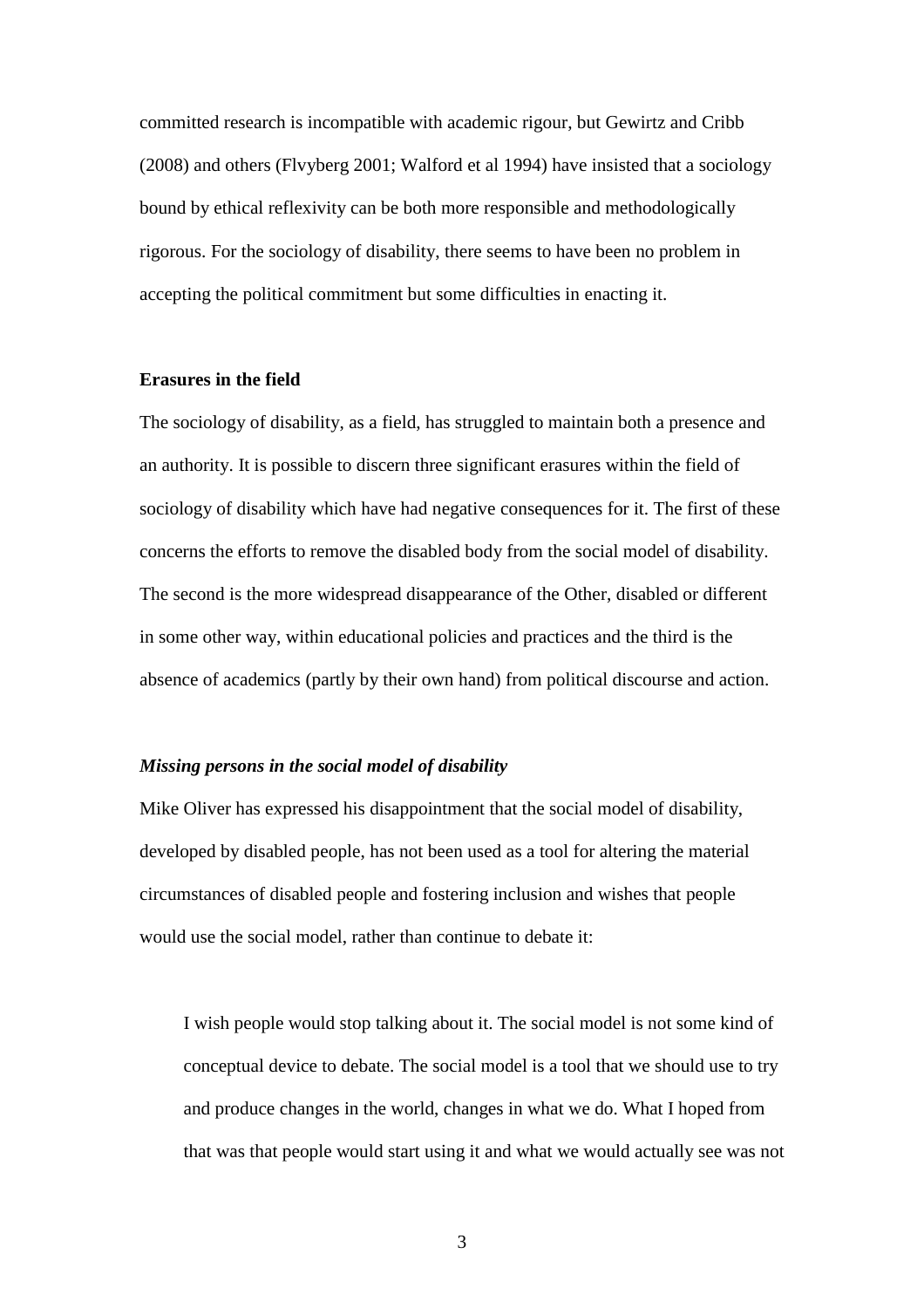"what are the theoretical underpinnings of the social model?" ... but "this is what" I actually did with the social model. This is how I took it into a particular school or a particular social work agency. This is what we did with it and this whether it worked or not' (Allan and Slee 2008, 88).

The social model was developed to counter the formidable tragedy discourse that surrounds disabled people and which depicts disability as a deficit, a tragedy and '*abnormal*, and something to be avoided at all costs' (Oliver and Barnes 1996, 66; original emphasis)*.* However, as Swain and French (2008) point out, the tragedy model of disability plays on people"s fears of their own mortality and vulnerability and is ingrained in society, with the effect of silencing and excluding disabled people.

Shakespeare (2006) contends that there are significant problems with the social model and it has become an obstacle to the development of the disability movement and to disability studies:

I have come to the conclusion that the British social model of disability studies has reached a dead end, having taken a wrong turn back in the 1970s when the Union of Physically Impaired Against Segregation (UPIAS) social model conception became the dominant UK understanding of disability … At one time I was a critical friend of the social model, defending it against external attack (Shakespeare and Watson 1997): I am now among those who argue that it should be abandoned (3-5).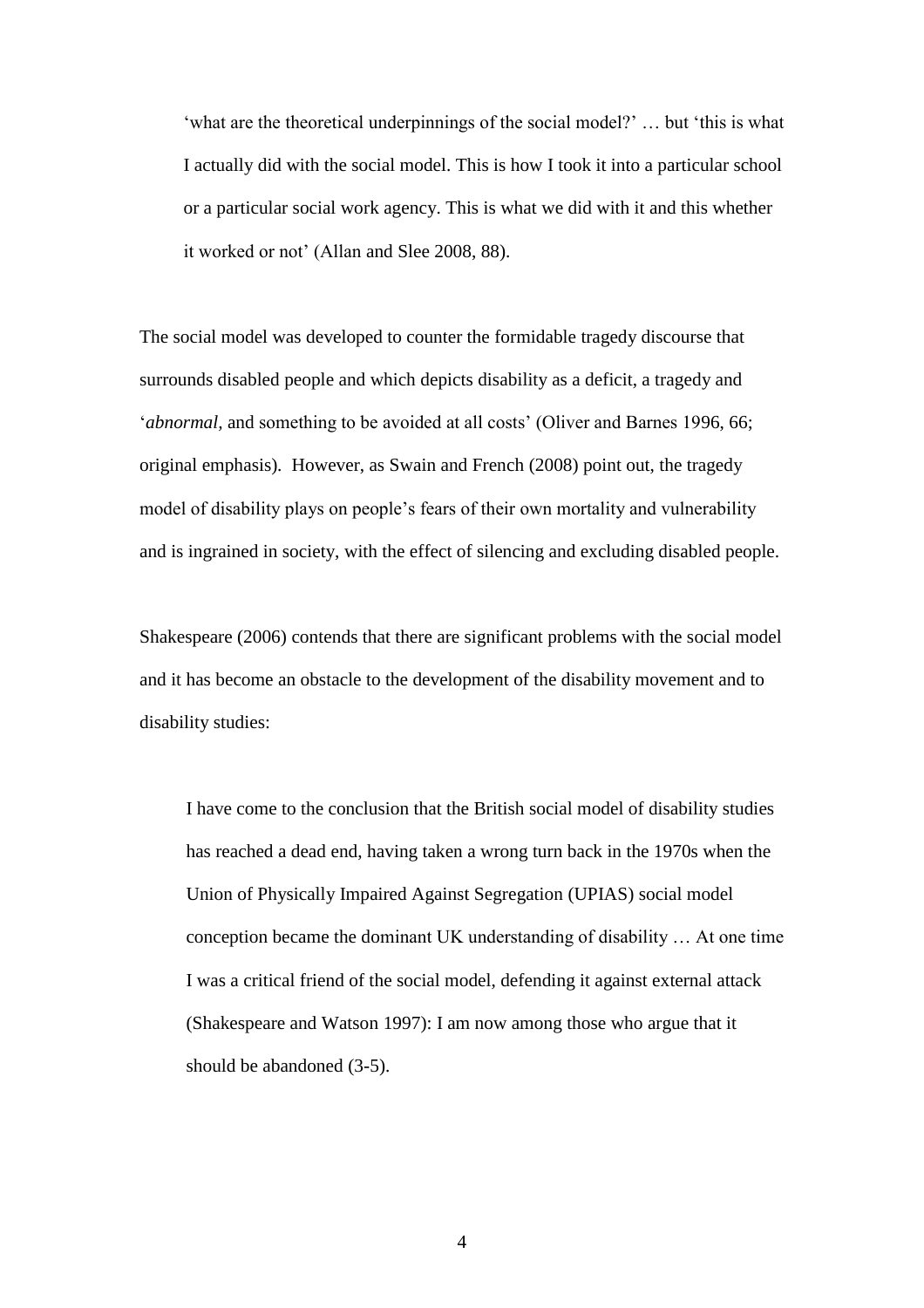The inability to come up with an adequate theory of disability is, according to Paterson and Hughes (2000), "one of the more spectacular failures of modern sociological research' (42). Shakespeare suggests that the problems of the social model are, paradoxically, also its successes. It was developed as a political intervention rather than a social theory; it was strongly tied into identity politics; and it was defended as *correct* by its initial proponents, but not subjected to revision over the thirty years of its life. Separating impairment from disability was an important move to privilege the material causes of disability and to force the removal of these, but it has led to a disavowal of impairment - because "frailty offends" (Hughes 2009, 401) - which many disabled people have found difficult to accept:

As individuals, most of us simply cannot pretend with any conviction that our impairments are irrelevant because they influence every aspect of our lives. We must find a way to integrate them into our whole experience and to identify for the sake of our physical and emotional well-being and, subsequently, for our capacity to work against Disability (Crow 1992, 7).

French (1993) is sympathetic to the need to present disability in a "straightforward, uncomplicated manner in order to convince a very sceptical world" (24) that it is society, rather than individuals, that has to be changed. Nevertheless, the dogmatic defence of the social model as orthodoxy is, according to Shakespeare (2006), problematic and has contributed to the exclusion of the disability movement: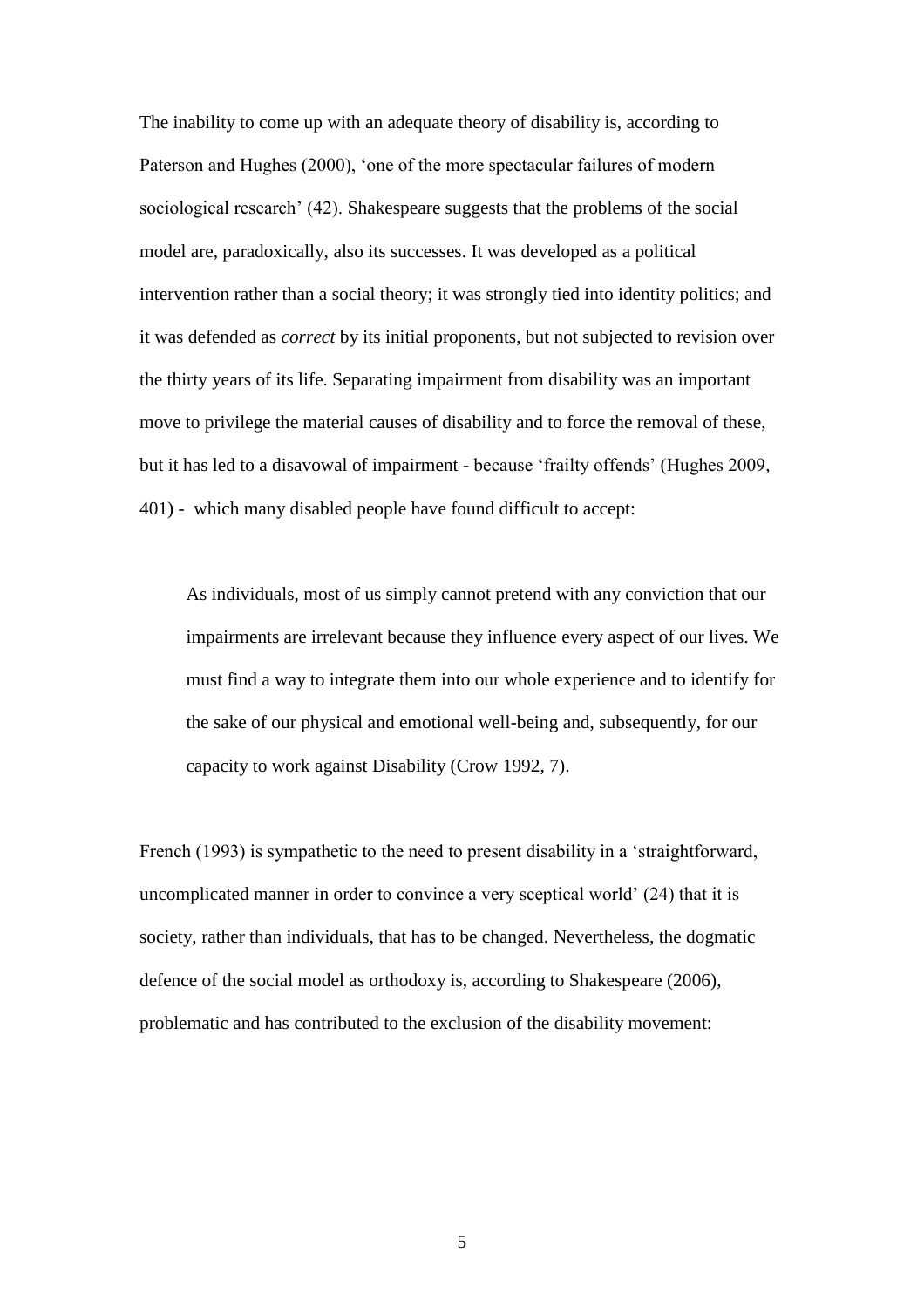Alone amongst radical movements, the UK disability rights tradition has, like a fundamentalist religion, retained its allegiance to a narrow reading of its founding assumptions (Shakespeare 2006, 34).

Shakespeare and other commentators (Paterson and Hughes 1999) have contended that the social model needs to become more sophisticated if it is to be relevant to the lives of disabled people or at least used more reflexively (Corker 1999). This heightened sophistication can be seen in two separate refinements of the social model. The first is the development of an "affirmation model", led by John Swain and Sally French (2008), which rejects tragic depictions of disabled people and associated notions of dependency and abnormality and affirms and validates the experiences of disabled people. It also acknowledges the significance of individuals" impairments, something that was not possible within the social model. The second refinement entails enabling disabled people to reclaim their disabled bodies from the purely social construction of disability (Shakespeare 1996; Hughes 2009) and procuring vulnerability and frailty as "an inalienable condition of becoming" (Shildrick 2002, 85). This, argues Hughes (2009), allows the binaries of disability/impairment and the disabled/normal body to be dismantled or at least undermined. Both of these developments of the social model have the potential to re-politicise disability and to provide a new subjectification of the disabled person who is simultaneously impaired and oppressed (Shakespeare 2006).

# *The disappeared Other in education*

Education is characterised by what Derrida (1992) calls aporias, which are oppositional or contradictory imperatives. Such oppositions, for example between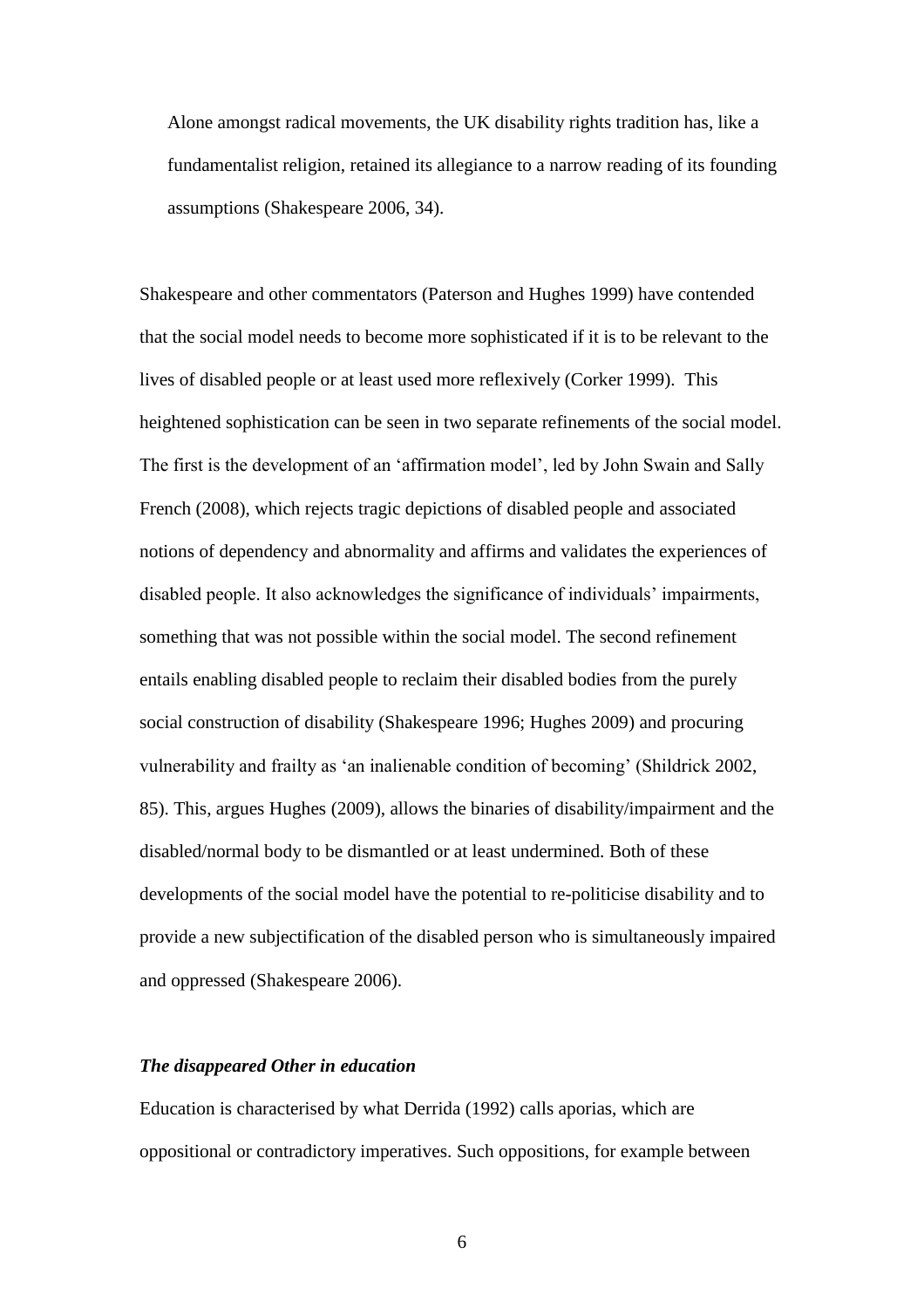raising achievement and promoting inclusion, or between educating individuals to be able hold their own in the competitive world, and ensuring those individuals can collaborate, co-operate and understand their civic responsibilities, are constructed in educational policies and practices as *choices* to be made and are often resolved by privileging one imperative over another, in a way that the obligation to the "Other" – the disabled person or the individual with learning difficulties - is denied. This forgetfulness of the Other becomes formalised and justified through policies and practices which endorse solution, resolution and "the desire for translation, agreement and univocity" (Derrida 1992, 78). The decisiveness called for within education forces closure and is, according to Derrida (1992), irresponsible and a "madness" (26), because the way forward is clear, undecidability is denied and possibilities are removed. All that remains is a technical solution: "one simply applies or implements a program" (Derrida 1992, 41). It produces injustice:

Injustice - not to mention racism, nationalism and imperialism - begins when one loses sight of the transcendence of the Other and forgets that the State, with its institutions, is informed by the proximity of my relation to the Other (Critchley 1999, 233).

In education, frameworks of accountability and performativity are defended by governments on the basis of inclusion, entitlement and equity, when evidence points to the injustices produced by such frameworks for both professionals and those for whom they are responsible (Allan 2008; Booth 2003; Smyth 2000; Torrance 2008). In the UK, injustices in relation to disability, ethnicity, class and gender are abundantly clear (Gillbourn and Youdell 2000; Gamarnikow and Green 2009). Paradoxically the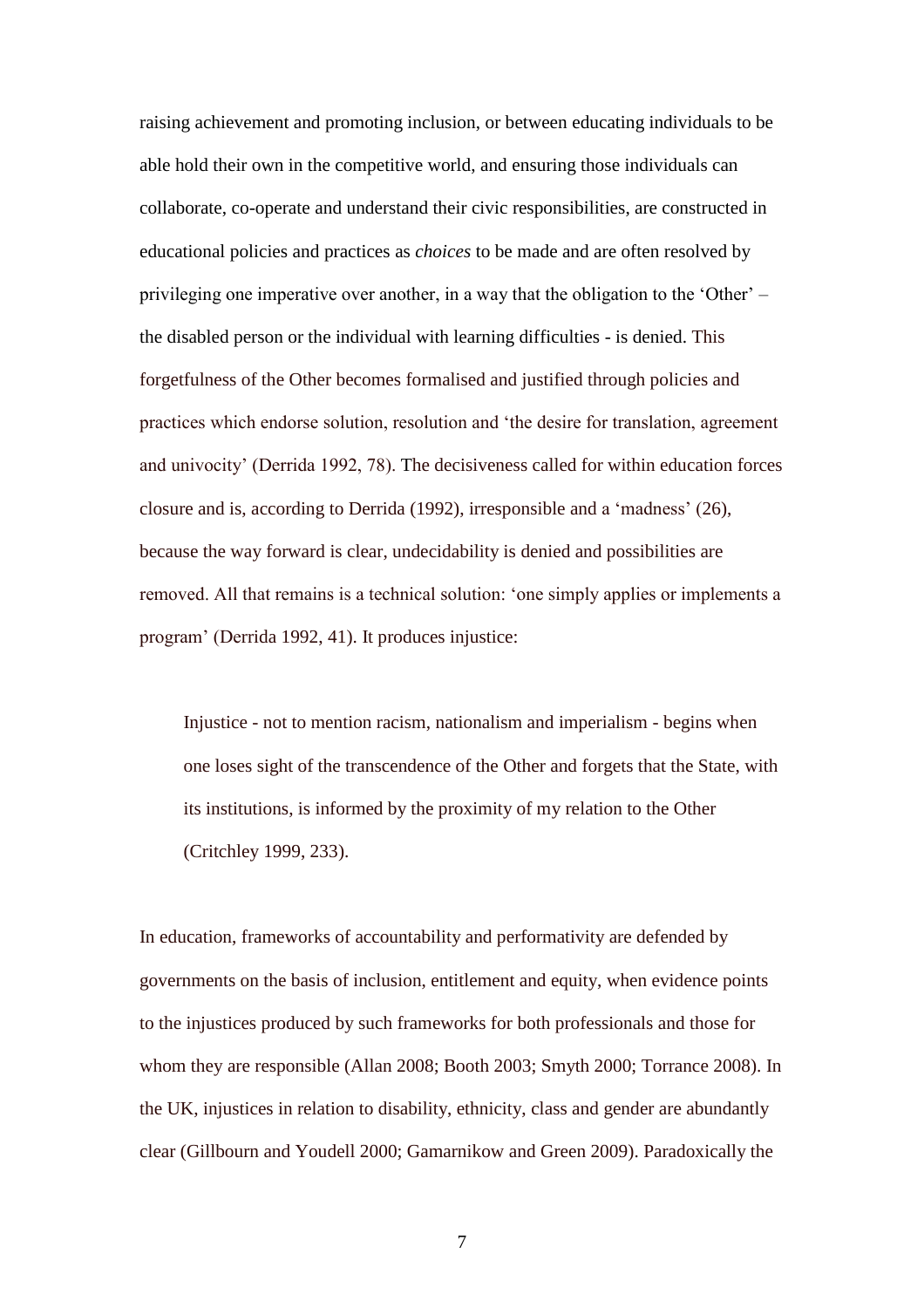removal of the Other comes through a pathologising and naming of individuals in relation (only) to their deficits. Thomas (2008) calls this a 'closure on learning' (7) which produces and reinforces disabled, ethnic, class and gendered identities as both failures and in their 'sameness' (Garrison 2008, 273) to others.

# *Absent colleagues*

Barton and Clough (1995) underlined the obligations and responsibilities of those working in the field of disability, especially within academic positions, and posed these as questions:

- What responsibilities arise from the privileges I have as a result of my social position?
- How can I use my knowledge and skills to challenge, for example, the forms of oppression disabled people experience?
- Does my writing and speaking reproduce a system of domination or challenge that system? (144).

Academics have, however, been slow to take up these responsibilities and, as Davis (2002) notes, political and academic movement around disability "has been "at best, a first or second wave enterprise' (10). Skrtic (1995) sees the problem as lying with inclusive education researchers simply following the same patterns as the integration debate and engaging in "naïve pragmatism" (80), merely criticising special education practices and not engaging in systematic analysis of their underlying assumptions. Erevelles (2006) recalls how, as a doctoral student, her efforts to initiate political discussions about the interconnections between race and disability were met with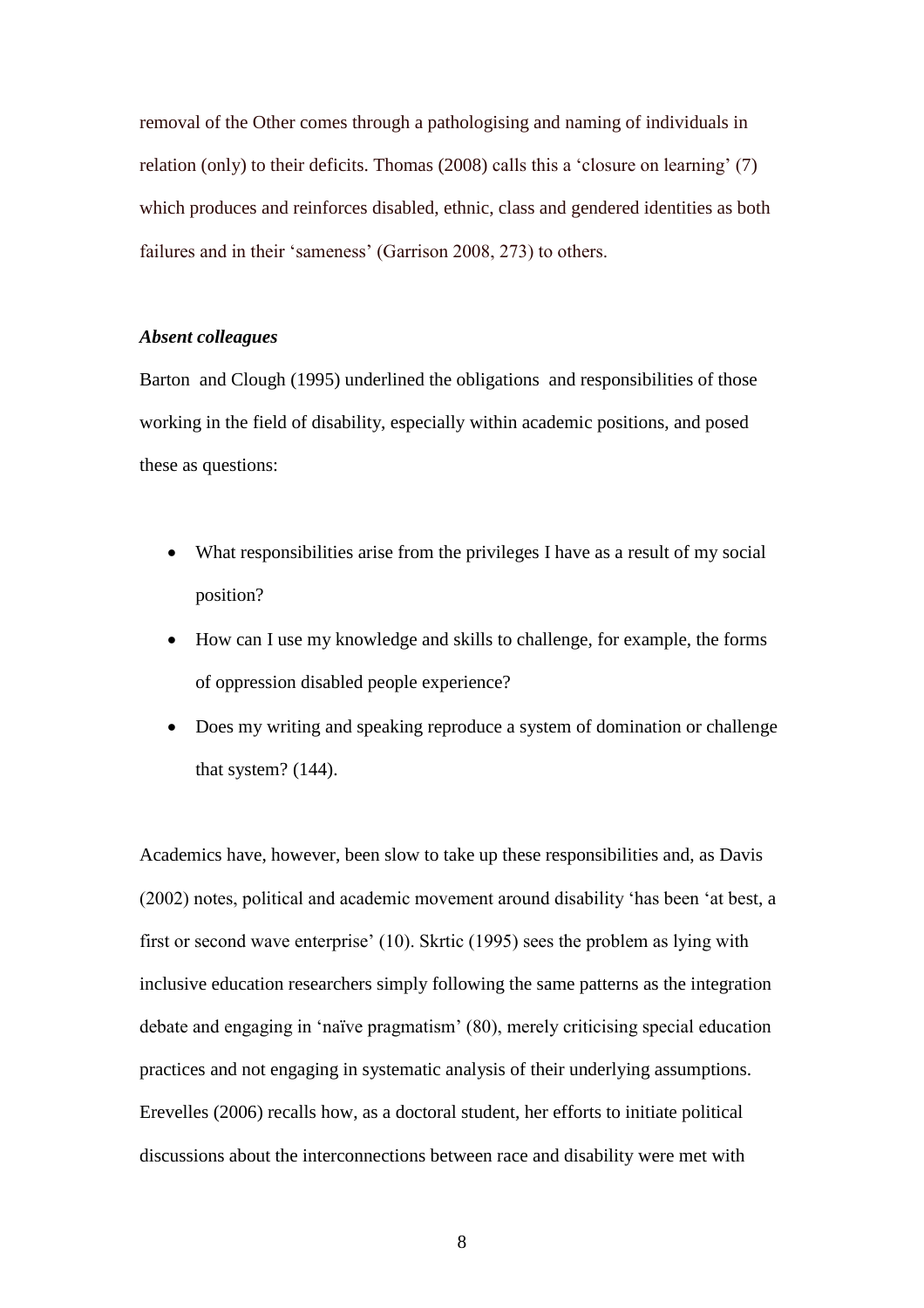'polite disinterest' (363) by her teachers and led to 'non-conversations' (ibid). Oliver (1999) has been more vociferous in his criticism of academics" failure to use their positions and power to alter the material conditions of disabled people. He has described them as "parasitic upon disabled people" (184) and has accused those undertaking research of having appropriated the experiences of disabled people and, in so doing, of "*shitting* disabled people" (187; original emphasis). The enjoinder to non-disabled academics is not to withdraw from disability research but to "put disabled people at the centre of the picture" (Shakespeare, 2006, 186) and to be accountable to organisations of disabled people.

Several academics have argued that the "audit culture" (Strathern 1997; 2000) within higher education has undermined academic culture and autonomy (Paterson 2003) and limited their capacity to influence communities and their values. Evans (2004) contends that the regulatory practices within universities is "producing fear and little else" (Evans 2004, 63) and is "killing thinking" (ibid), while Furedi (2004) wonders 'where have all the intellectuals gone?' (vii) if they were ever there in the first place. A further danger for the intellectual, according to Said (1994), comes from the limitations and constraints of professionalism that encourage conformity rather than critique:

The particular threat to the intellectual today, whether in the West or the non-Western world, is not the academy, nor the suburbs, not the appalling commercialism of journalism and publishing houses, but rather an attitude that I will call professionalism. By professionalism I mean thinking of your work as an intellectual as something you do for a living, between the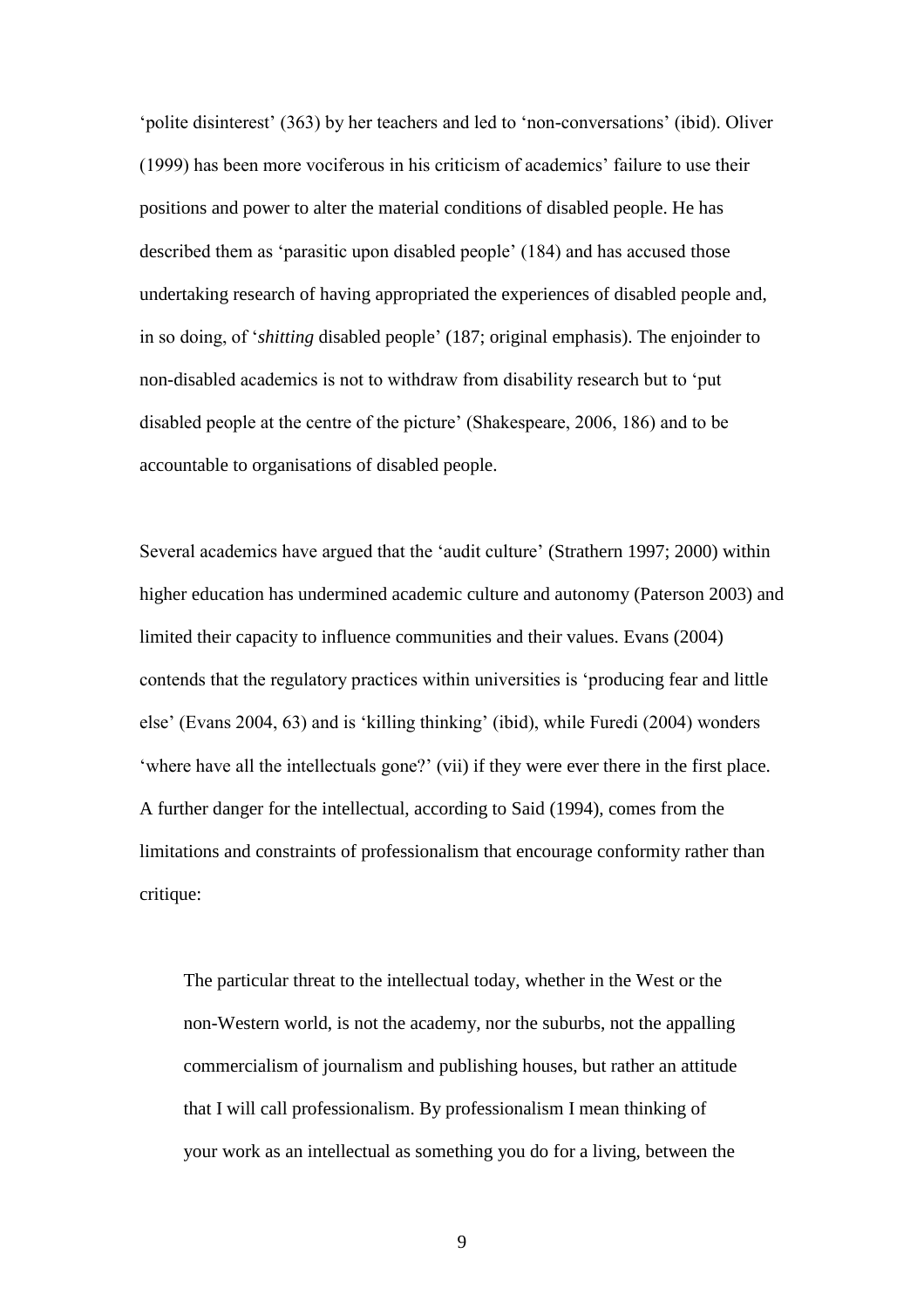hours of nine and five with one eye on the clock, and another cocked at what is considered to be proper, professional behaviour - not rocking the boat, not straying outside the accepted paradigms or limits, making yourself marketable and above all presentable, hence uncontroversial and unpolitical and 'objective' (55; original emphasis).

Derrida reminds us that to profess, either as members of a professional group or as academics, is to make a performative declaration of faith and commitment which exceeds techno-scientific knowledge (Cohen 2001) even though it may be reducible to this. Said"s point that the commitment to professionalism, and the accountability that goes with it, can produce a kind of quietism is well made. I would suggest however, that frameworks of accountability, far from overwhelming and constraining academics, enables them to evade responsibility for the Other.

### **Struggling to include?**

The sociology of disability has successfully directed attention to the structural and material causes of disability and failure and has oriented analyses of inclusive education towards the identification of exclusionary pressures. The simultaneous analysis of exclusion and inclusion has been recognised by many scholars as vital if inclusive education is to be properly understood and enacted (Ballard 2003; Booth and Ainscow 1998). Yet, in spite of this awareness, we appear to be no closer to an understanding of how to achieve inclusive education. Dyson and his team (2002), who undertook a systematic review of research on inclusion, found that few "golden solutions" had been produced. At the same time, there is no shortage of *technical help*  in the form of easy guides to inclusive education. These texts present as "authoritative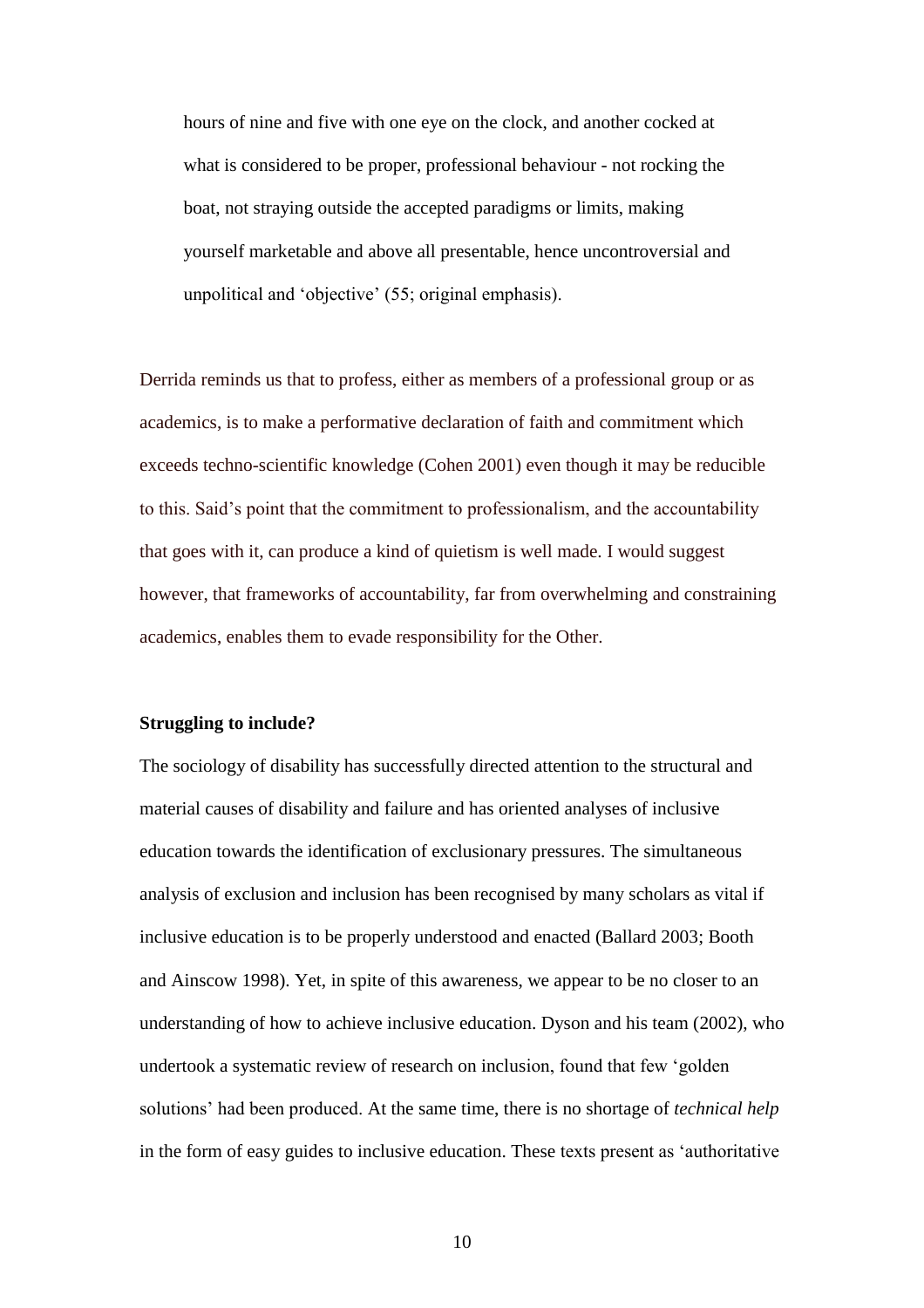purveyors of technical knowledge" (Brantlinger 2006, 67) and portray idealised versions of classroom life and of children benefiting from interventions. They offer simple, easy to implement, strategies for managing difference such as "60 researchbased teaching strategies that help special learners succeed" (McNary, 2005) or "commonsense methods for children with special educational needs" (Westwood, 2002) and fail to explore issues of inclusion, equity and justice in anything other than a superficial way. When beginning teachers encounter difference in their classrooms it bears no resemblance to the textbook portrayals. Although the problematic nature of these appears to be uniform, Brantlinger (2006) takes particular exception to the US hardbacks – 'the big glossies' (45). Furthermore, the textbooks affect a sound theoretical base, but as Thomas (2008) observes, they amount to little more than 'theory junk sculpture' (1), a 'cacophany of incompatible explanations,' (ibid) in which 'plausible homily, mixed with large portions of psychoanalytic and psychological vocabulary, take the place of a rational consideration of children"s behaviour at school" (ibid). A rational consideration might involve putting the social model to use, as Oliver (1996) recommended, and seeking to remove barriers to participation, but this is not forthcoming from the textbooks which are instead intent on highlighting, and then generalising about, children"s deficits. The textbooks command an authority which is reassuring, especially to new teachers, but their intent to persuade new teachers that difference is easy makes them deeply irresponsible.

Barton (1997) specified clearly that inclusive education involved the twofold activity of increasing participation and removing exclusionary barriers. Suspicions have been voiced, however, that inclusive education has merely been a new name under which exclusionary special education practices have been replicated (Slee 1993; 2001; Slee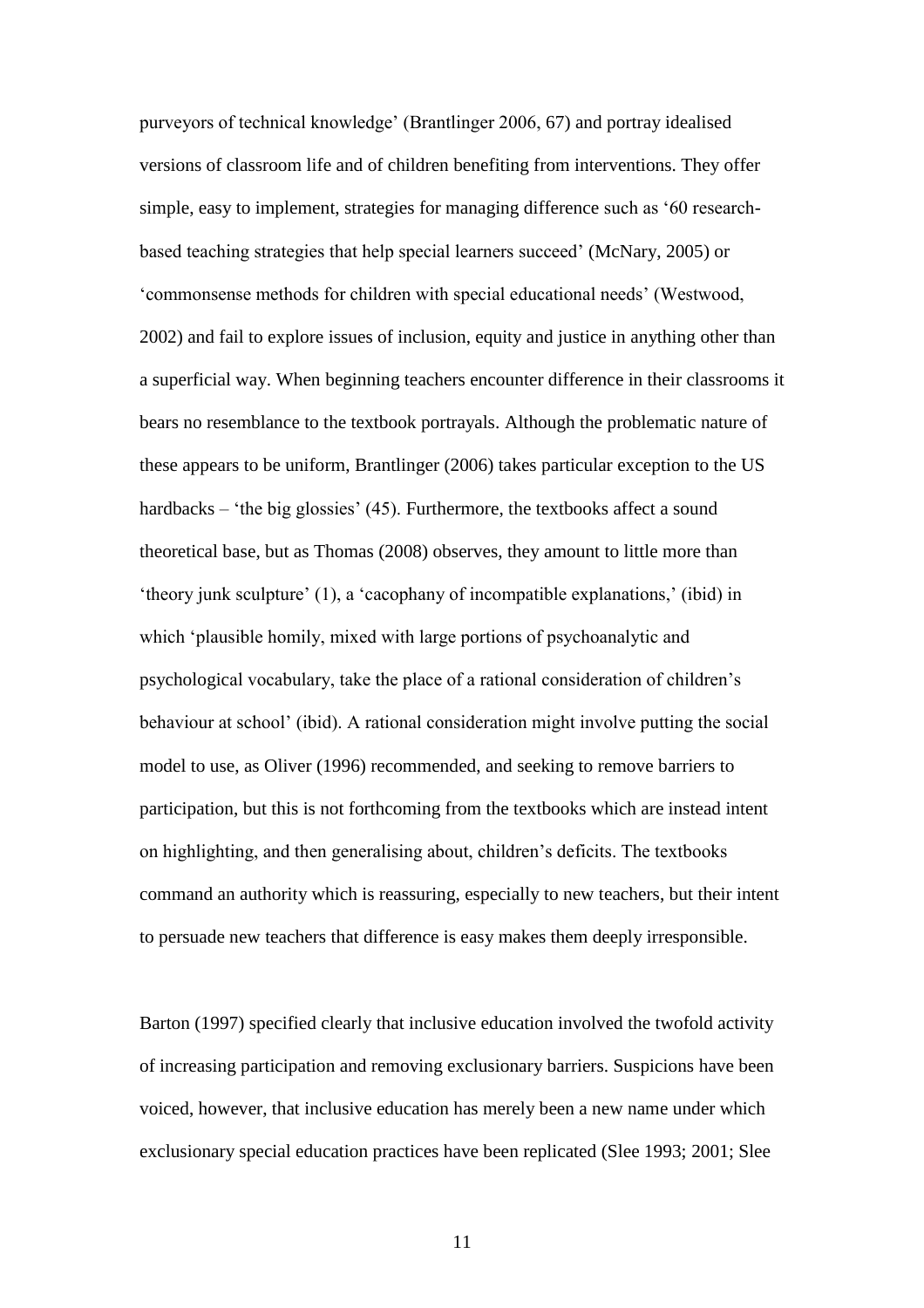and Allan 2001). Slee (2003) has drawn attention to the oxymoronic nature of the term inclusive education itself, pointing out that schools were never meant to be for everyone and must, in order to function, position some individuals as failures, and indeed inclusion within classrooms may be an impossibility as long as the more widespread and systemic exclusion within the education system remains.

Researchers have reported serious resistance to inclusion by teachers (Croll and Moses 2000; Thomas and Vaughan 2004) and a lack of confidence in their capacity to deliver inclusion with existing resources (Mittler 2000; Hanko 2005). Macbeath et al (2006) found teachers were positive about inclusion but did not see it as appropriate for children with complex emotional needs. Tom Shakespeare (2005) has suggested that there is a measure of 'hysteria,' 'moral panic' and an 'alarming backlash against the principle of inclusion", while Dyson (2001) contends that tensions within the inclusion movement have led to a "recalibration" (27) of inclusion which amounts to pleas for "old fashioned integration" (ibid).

Even the "architect" of inclusion, Mary Warnock, has subsequently claimed to regard the idea of inclusion to have been "disastrous" (2005, 22). In a pamphlet published by the Philosophy of Education Society of Great Britain, she declared it to have been a mistake to have thought that all children could succeed in mainstream schools and lamented that 'children are the casualities' (ibid, 14) of this mistake. Her call for a return to segregated schooling, at least for some people, was denounced roundly by inclusion commentators such as Barton (2005) and Norwich (2006), who expressed disappointment and puzzlement at her lack of familiarity with the field of inclusion and its current debates, but was seen as a vindication by others (Spurgeon 2006; Wing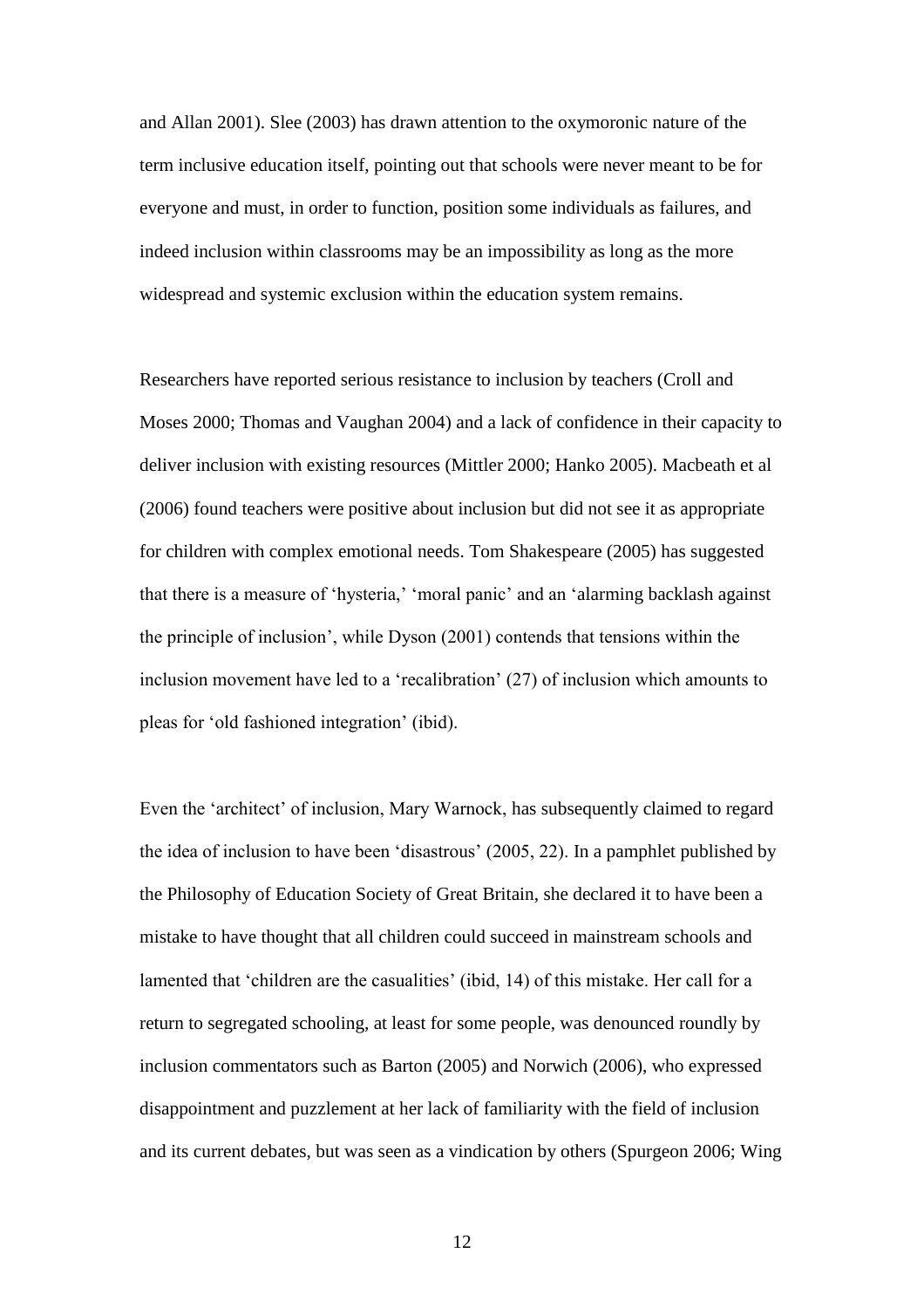2006) and as an indication that "the tide is turning on SEN provision" (Gloucestershire Special Schools Protection League 2005). Although Barton (2005) elegantly dismissed Warnock"s pronouncements as ignorant and offensive, he also expressed some concern about her "naïve and politically reactionary demand" (4) for acceptance that "even if inclusion is an ideal for society in general, it may not always be an ideal for school" (Warnock 2005, 43). He warned that such thinking, if realised in practice, "will contribute to the building up of serious individual and socially divisive problems for the future' (Barton 2005, 4).

### **New forms of engagement**

Try again. Fail Again. Fail better (Beckett, 1992, *Westward Ho,* 101)

The troubles within the field of the sociology of disability have, I have argued, limited its capacity as a transformative and political social theory and restricted the acquisition of knowledge about the means of accomplishing inclusive education. Whilst this is, in some respects, disappointing, it is the very disappointment that comes from the recognition of injustice that could provoke the need for a response from the sociology of disability that is ethical and that rescues disabled people, and the Other more generally, from obscurity and denial. Thus the failures caused by a lack of responsibility could be redressed by the establishment of an ethics which 'might be able to face and face down the iniquities of the present' (Critchley 2007, 88). Such an ethics, informed by Levinas (1969; 1999) and constituting a reorientation to human subjectivity, has as its core an absolute responsibility to the Other and an asymmetrical relation to the Other because of ones" own inadequacy in the face of the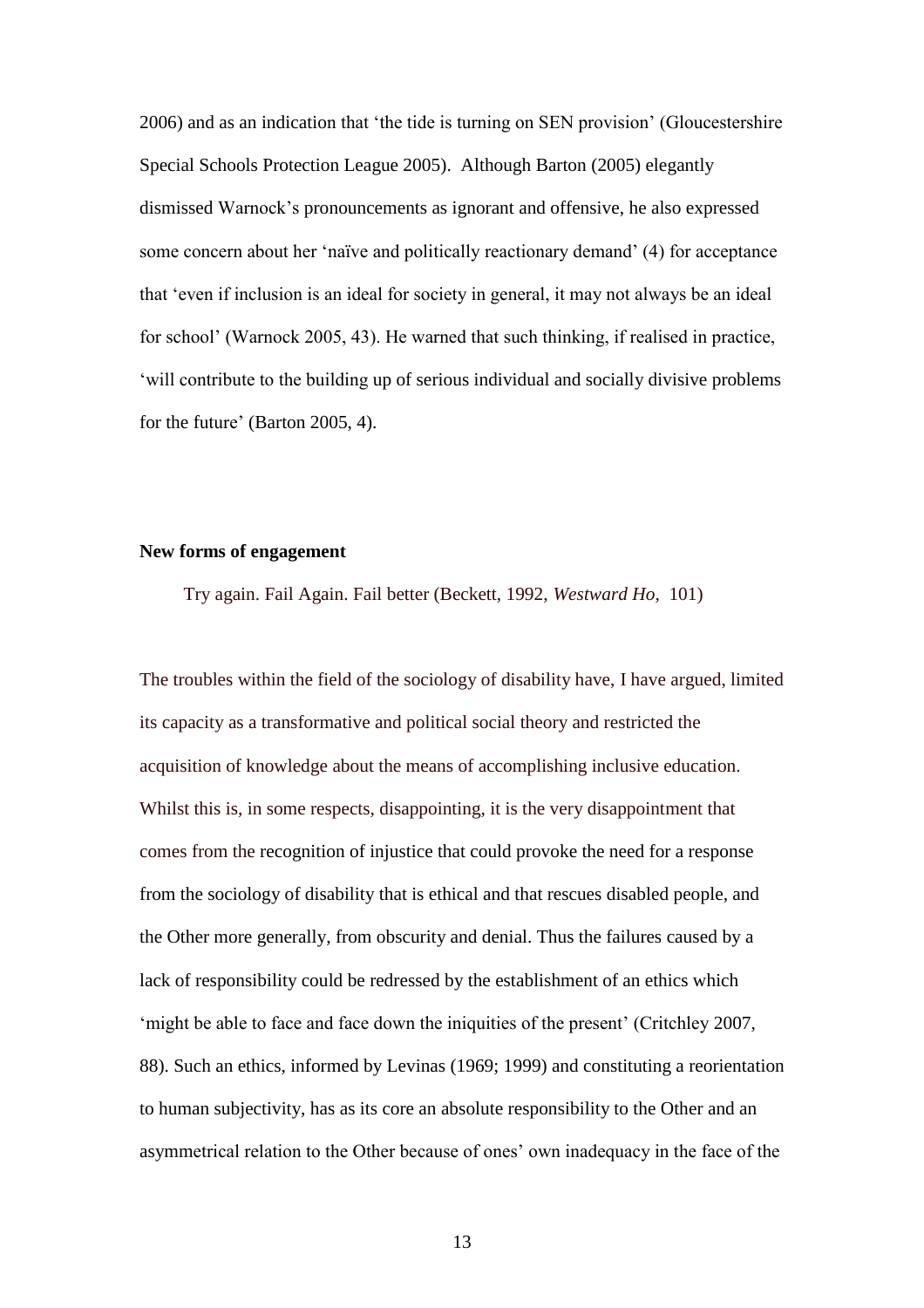demand of the Other (Critchley 2007). This relationship is both aporetic, in the sense of having double contradictory imperatives, and infinite:

The idea of the infinite consists precisely and paradoxically in thinking more than what is thought while nevertheless conserving it in its excessive relation to thought. The idea of the infinite consists in grasping the ungraspable while nevertheless guaranteeing its status as ungraspable (Levinas 1969, 19).

The relationship is also experienced, because of an inadequacy in the face of the Other, as not benign, but as a responsibility that "persecutes me with its sheer weight" (Critchley 2007, 59) and produces an absolute imperative towards the Other which is a "gratuitous and non-transferable responsibility, as if they were chosen and unique and in which the other were absolutely other, i.e … still incomparable and thus unique' (Levinas 1999, 170). This responsibility is inescapable:

to be a "self" is to be responsible before having done anything … I am not merely the origin of myself, but I am disturbed by the Other. Not judged by the Other, but condemmed without being able to speak, persecuted' (Levinas 1996, 94).

It is also a vital part of what it is to be human: 'Let's face it. We're undone by each other. And if not, we're missing something' (Butler 2004, 43).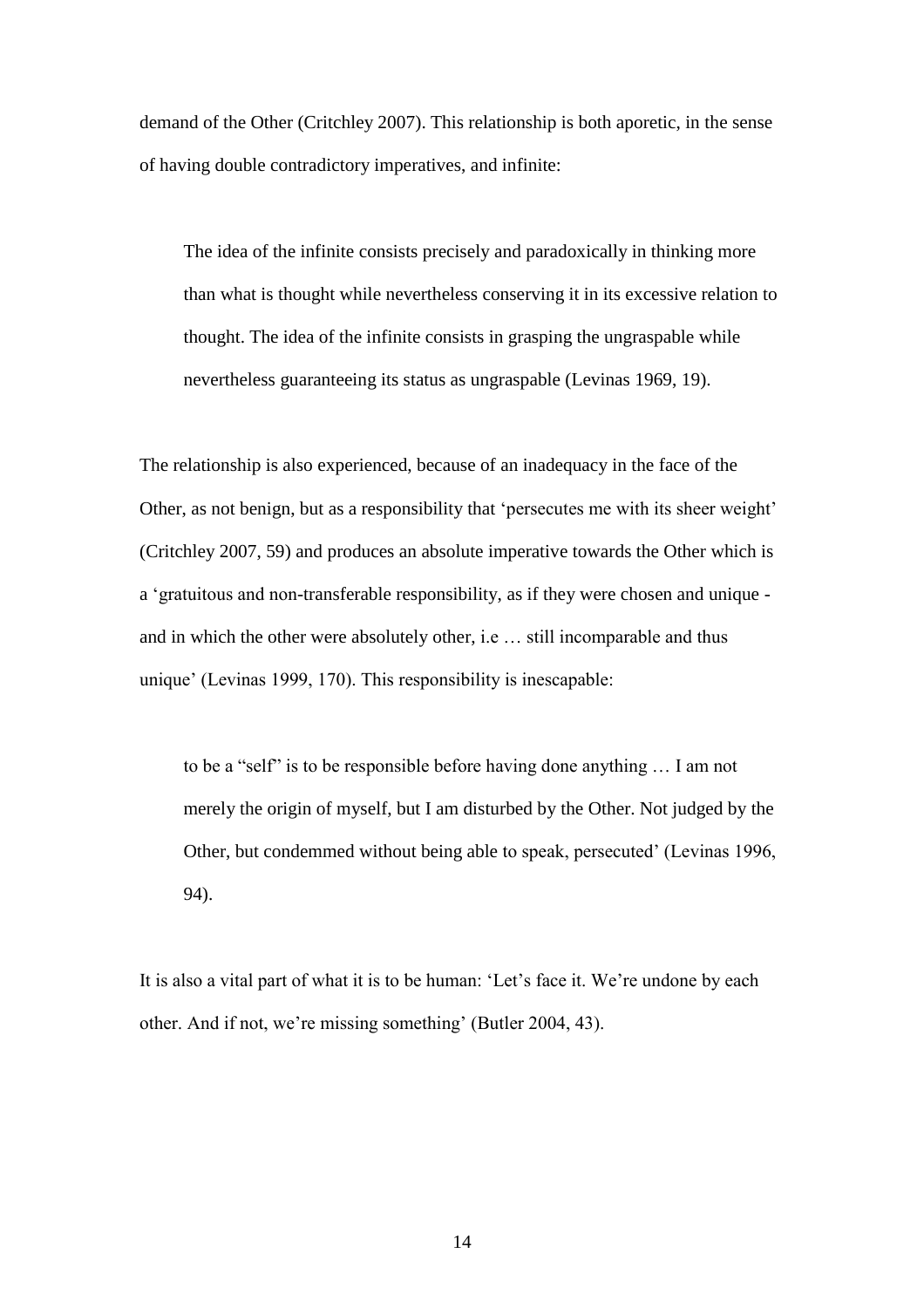### *Academic 'duties'*

Bourdieu (1998) maintains that it is vital that academics are protected from urgent duties and that they can be allowed to "play seriously" (128):

*Homo scholasticus* or *homo academicus* is someone who can play seriously because his or her state (or State) assures her the means to do so, that is, free time, outside the urgency of a practical situation" (ibid).

An ethics could enable academics to have greater control and to engage in serious play. The foregrounding of the responsibility to the Other makes the academic"s role explicitly a political one and although finding "the gap between "is" and "ought" that politics hides out (Gates 1992, 330) may be difficult, it could be achieved by undertaking a number of specific duties.

The first duty for the academic involves the articulation of new political subjectivities, by privileging the voices of minorities and marginalised groups and mobilizing politically around these.. This is done by naming these groups, since, as Critchley reminds us, politics always requires naming a political subjectivity and organising around it. Ranciere (2008) usefully describes this process of naming making a discourse of that which has formerly been a noise and a process of rupture that renders certain identities visible:

For me a political subject is a subject who employs the competence of the socalled incompetents or the part of those who have no part, and not an additional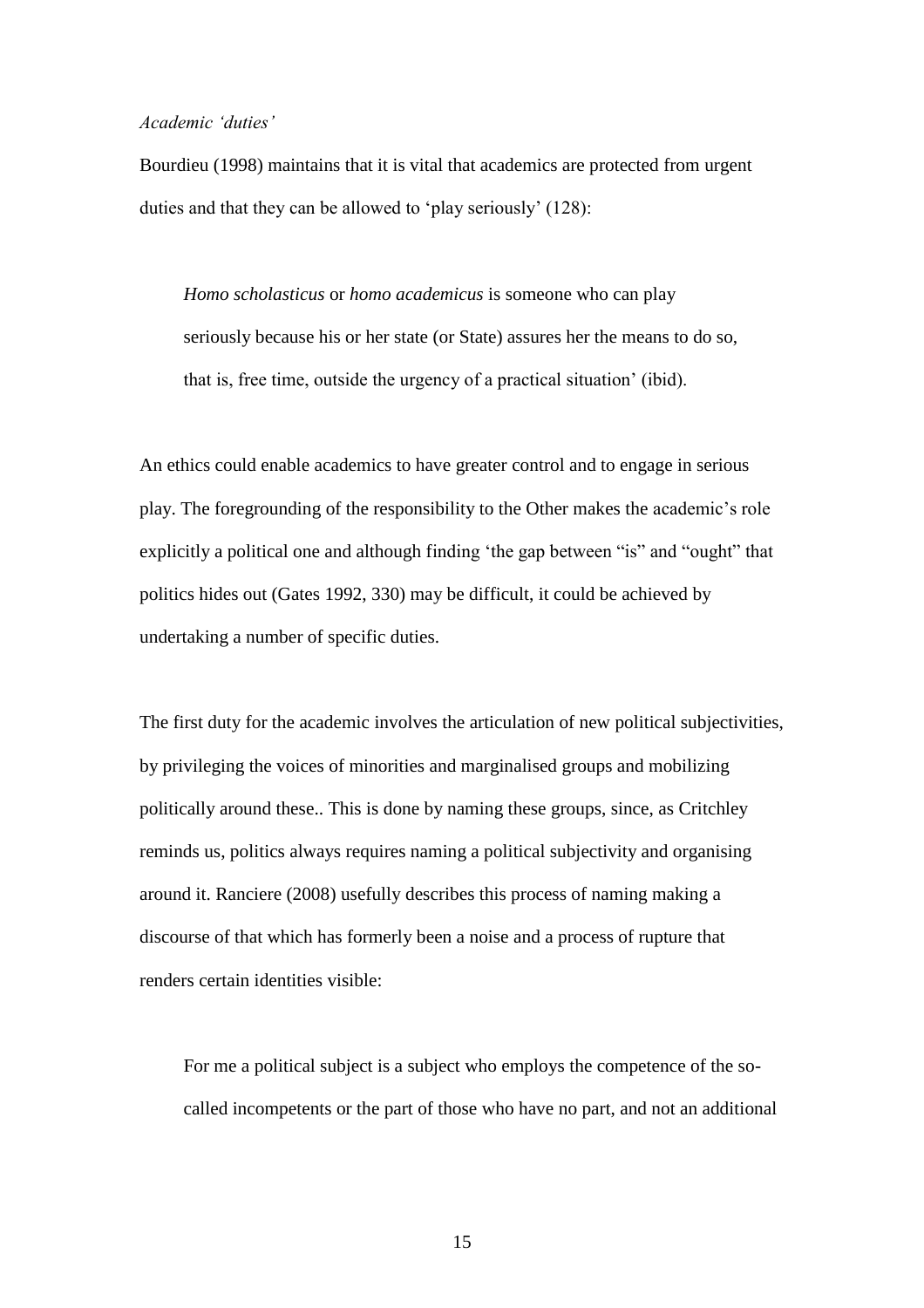group to be recognised as part of society … It"s a rupture that opens out into the recognition of the competence of anyone , not the addition of a unit (3).

Critchley (2007) cites examples of "indigenous" becoming a political force and achieving change in Mexico and Australia as a result of the process of claiming this name. In Mexico, recognising that the name 'peasant' no longer had any purchase, activists sought to enforce acceptance of a collective indigenous identity and Australian Aboriginals forcefully cemented the challenge to land rights through the establishment of a beach umbrella on the lawn facing the National Parliament which it named the "Aboriginal Tent Embassy" (108). Critchley advocates a kind of demonstration as demos-tration on behalf of minorities, "manifesting the presence of those who do not count,' (130) and this could be undertaken in research, writing and teaching. The dangers of patronage, of denying individuals their singular identity or of spectacularising their difference are, however, strong and should be guarded against.

A second duty involves finding a new language of civil disobedience which does not place one"s own position at risk, but which nevertheless interrupts serious exchanges through the (re)introduction of the Other. This may be done through a kind of "tactical frivolity" (Critchley 2007, 12), an example of which, on a large scale, could be seen in "Ya Basta", in which groups dress in ridiculous, misshapen outfits, as fairies or in camp evening wear and tease riot police (by tickling them or giving them fake money to thank them for repressing dissent) or through more dialogic means. Plato takes up Socrates' notion of a particularly annoying, but persistent, gadfly: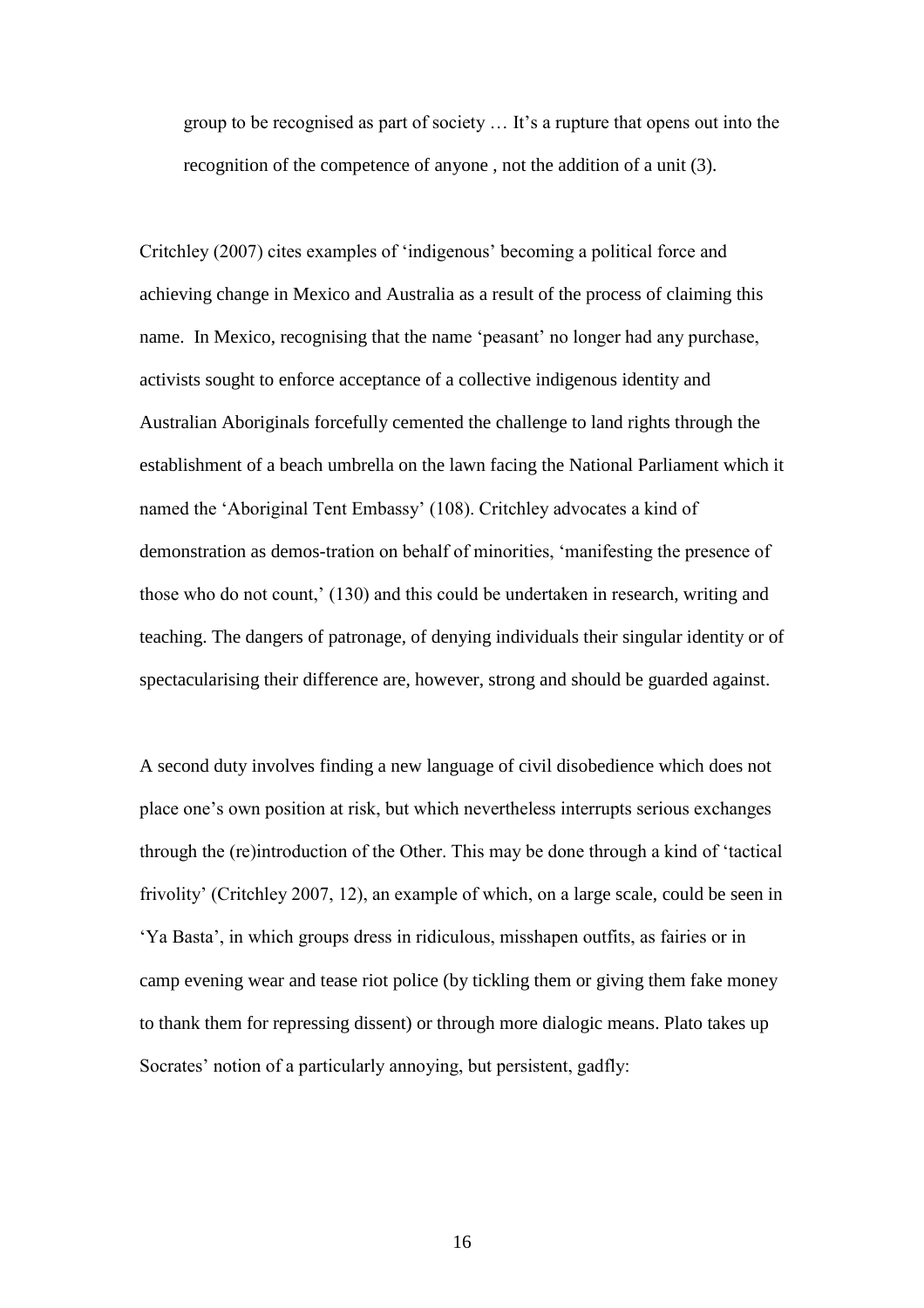… if I may use such a ludicrous figure of speech, [I] am a sort of gadfly, given to the state by God; and the state is a great and noble steed who is tardy in his motions owing to his very size, and requires to be stirred into life. I am that gadfly which God has attached to the state, and all day long and in all places am always fastening upon you, arousing and persuading and reproaching you. You will not easily find another like me, and therefore I would advise you to spare me. (Plato, cited in Kraut 1992)

Whilst the image of the gadfly is seductive, I am not proposing that the academic engages in a Socratic dialogue because this is a process that is too constraining and closed. Rather, the gadfly"s effect is to open up to the Other and to be ready to respond to what is forthcoming.

A third duty follows a recommendation by Torrance (2008) and is concerned with making alliances with sponsors of research and policymakers and designing research in collaboration with, rather than on behalf of, them. It is here that the academic can introduce uncertainty into the sphere of inclusive education and research upon it and, through dialogue, can design and undertake research that is genuinely investigative. Biesta's (2008) notion of 'pedagogy with empty hands' (198), although depicting an approach to educating, is an extremely useful way of thinking about the research relationship. It requires approaching the others in the relationship without ready solutions or "tricks of the trade" (208), derived from research or elsewhere, and asking 'what do you think of it?' (ibid) In such a relationship it will be possible to talk through "the issues of validity, warrant, appropriateness of focus and trustworthiness of results," as Torrance (2008, 522) advocates. Academics may also be able to open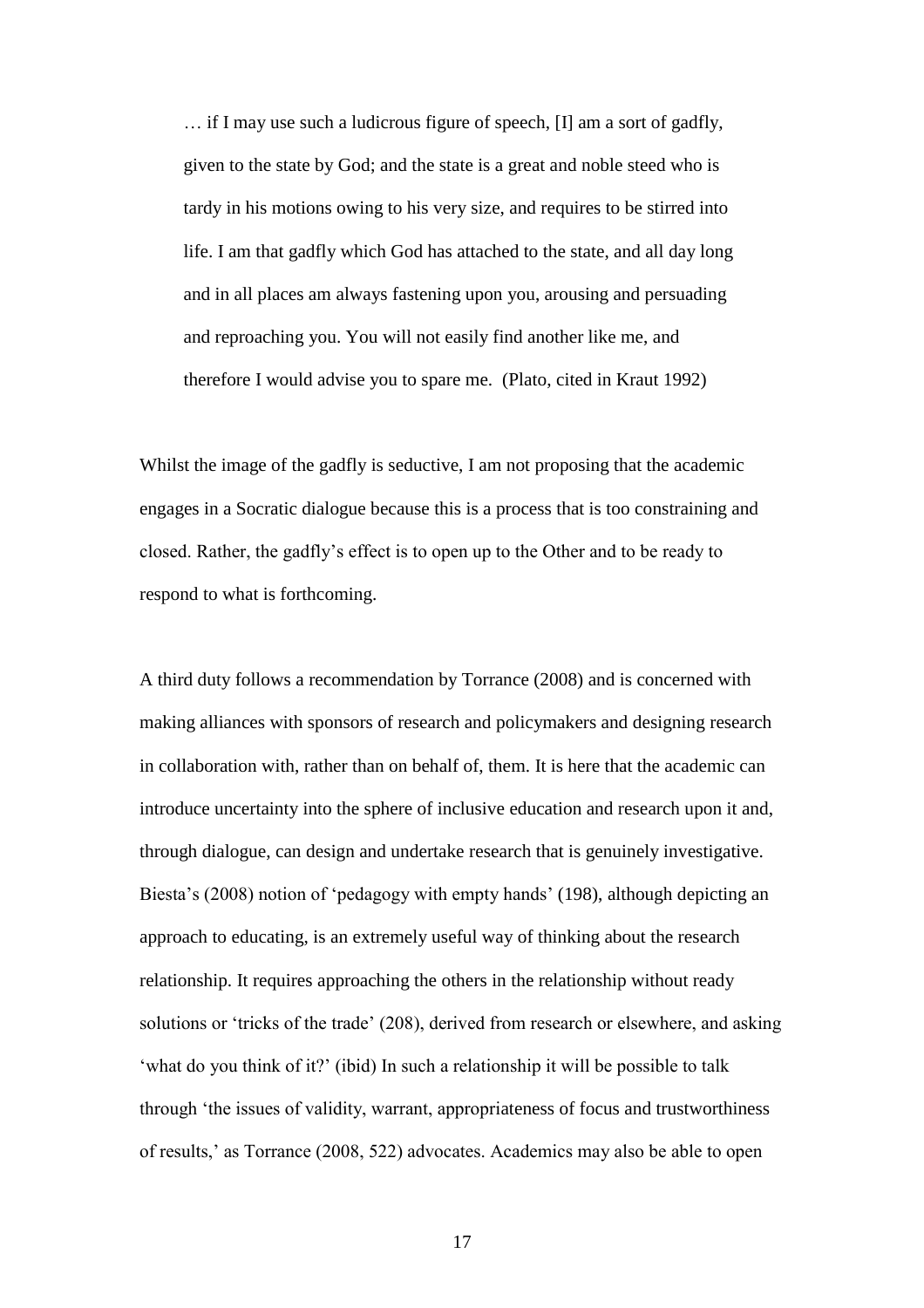sponsors' and policymakers' eyes to the aporetic features of the educational terrain and, following Samuel Beckett, could offer, as an alternative to success criteria, frameworks for failing effectively. Such an approach has been attempted in a recent knowledge exchange activity within a programme, Sistema Scotland, which was attempting social inclusion through music. Presenting the policy choices to the programme managers as aporias proved difficult and uncomfortable for them but it forced them to consider how their decisions could create the exclusion of particular groups (Allan et al, 2010). The sociology of disability could potentially make a significant contribution through concepts, language, and in relation to thinking itself. Torrance advocates that we "acknowledge the imperfections of what we do" (2008, 523), but these imperfections are potentially where new ideas and possibilities for change emerge.

The final duty concerns the act of writing. Foucault (1977) suggests that to write is to "show oneself, make oneself seen, make one"s face appear before the other" (243) and, drawing on Seneca and Epictetus, views writing as a form of meditation which enables one to engage in 'work of thought', extended through the process of putting down thoughts, obtaining reactions from others and thinking and writing further. Writing could also be the main mechanism of provocation, whereby the academic, acting as the Socratic gadfly (or as Gogol's, 1985, 'inky thug'), could arouse, persuade and reproach its readers to see something other than their own view of the world. Len Barton (2008a) underlines the importance of being contentious in writing, "because it assumes there will be a necessity of struggling over ideas, arguments and interpretations … constantly re-examining and re-thinking through these issues." These forms of writing are worlds apart from the impact factor driven approach to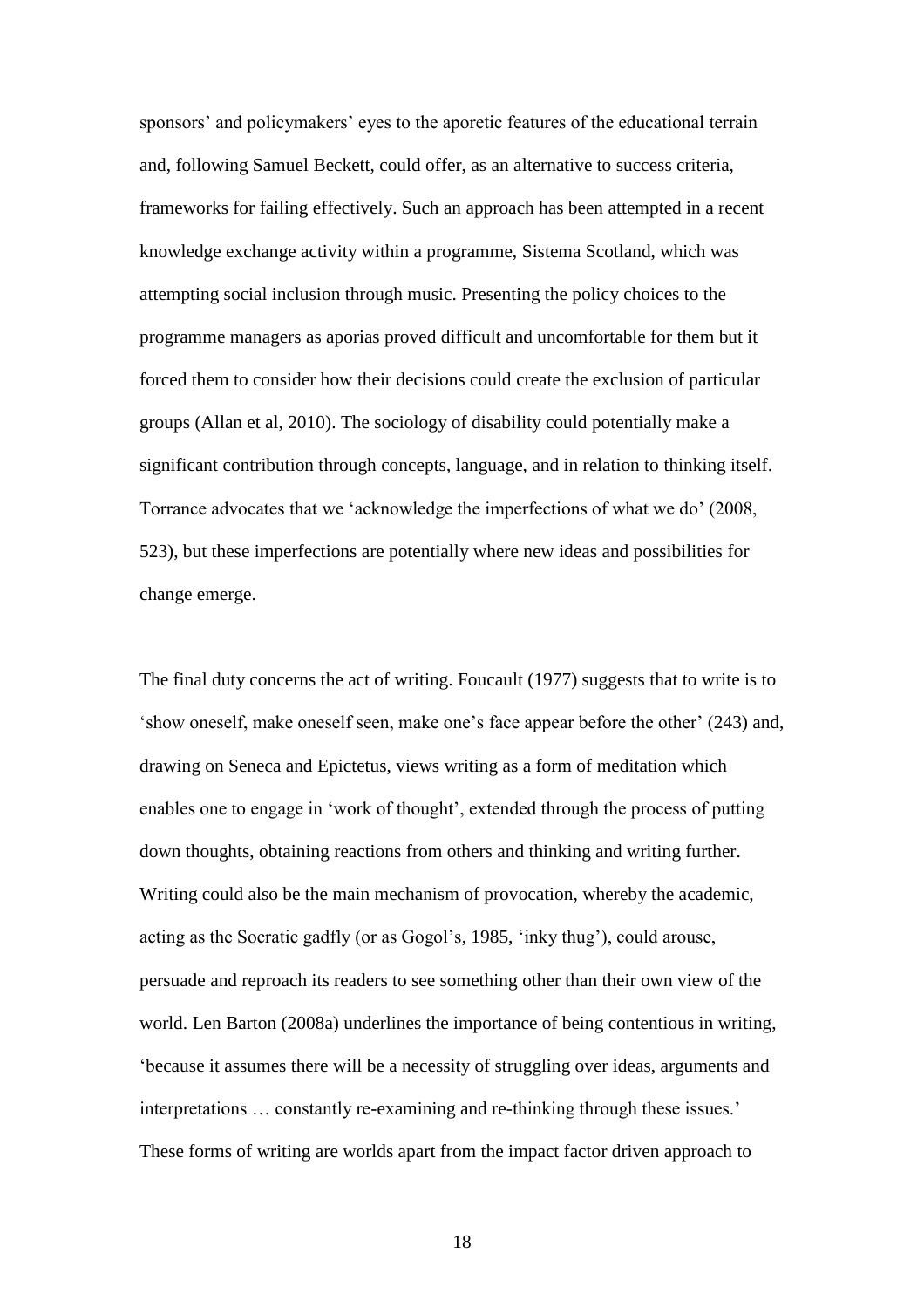publication and the criteria for their assessment, including such elements as "clarity" and 'coherence' in which the thinking is assumed to be complete before the article is written. Perhaps, as well as going along with these imperatives, academics need to find new outlets for writing - for example monographs or journals with an experimental purpose, many examples of which exist in the arts, and spaces in which this is encouraged, such as Open Space (www.openspaceworld.org/) and the Laboratory of Educational Theory at the Stirling Institute of Education (www.ioe.stir.ac.uk/research/LaboratoryforEducationalTheory.php).

The academic"s function, in undertaking each of these duties, is "to complicate rather than explicate" (Taylor 1995, 6), allowing them to "approach" (Biesta 2008), rather than understand, disability, inclusive education and indeed human subjectivity. It also implies replacing understanding, which always involves tracing the partial and flawed knowledge from above, with what Taylor and Saarinen (1994) call "interstanding", that which lies between:

When depth gives way to surface, under-standing becomes inter-standing. To comprehend is no longer to grasp what lies beneath but to glimpse what lies between … Understanding is no longer possible because nothing stands under … Interstanding has become unavoidable because everything stands between (Taylor and Saarinen 1994, 2-3).

The task of obtaining knowledge, or interstanding, about disability, according to Len Barton (2008a), invoves "challenging and removing ignorance and narrow restrictive regulatory conceptions and understandings." Interstanding about disability is logically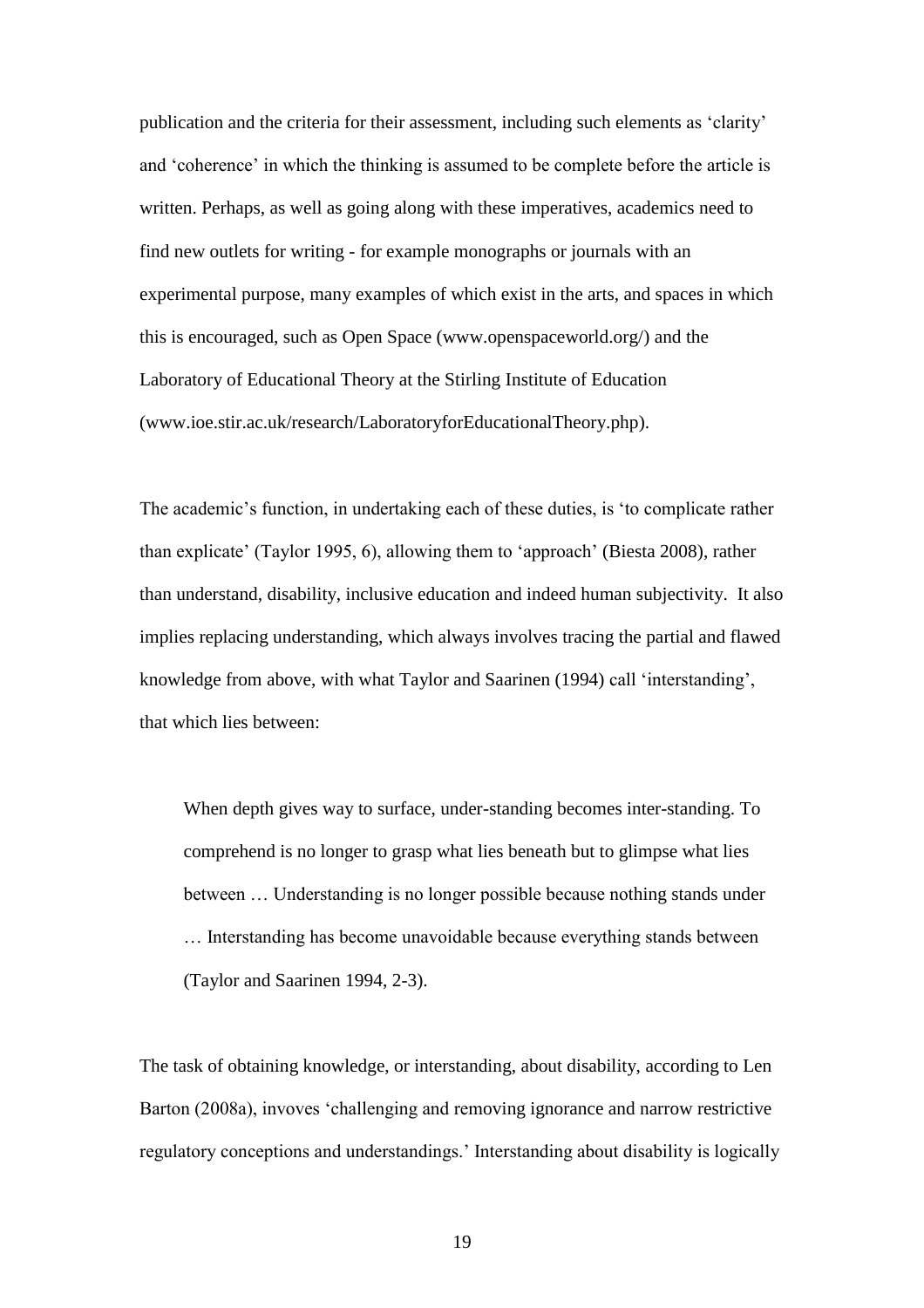achieved through, and by, disabled people and Carol Thomas (1999) advocates a narrative identity approach, in which individuals" storied self identities are set within the context of public narratives of disability, for example in the media, an approach that has parallels with "story telling" within critical race theory (Gillborn 2008). Interstanding about inclusive education and how this might be achieved is also necessarily sought from those most closely involved with it - disabled children and their families - with insights not into techniques or "what works" but into what makes a material difference to them and how.

The legacy of the sociology of disability, initiated by Len Barton together with other academics, both disabled and able bodied, is powerful, but is one which has not been allowed to fulfil its potential. This has partly been caused by some of the tensions and struggles within the field which has led to a series of troubling erasures, of the body within the debate on the social model of disability and of the Other in educational policies and practices. I have argued, however, that academics within the sociology of disability have minimised their own presence and consequently limited their effects. The potential of sociology of disability could be realised through a renewal of political commitment by academics and by undertaking duties which exercise responsibility to the Other. Such an engagement could provide academics with a much needed revival of their professional selves in which concerns about accountability and audit could be displaced by a desire for civic duty and for dismantling disabling and exclusionary pressures within education and society. The struggle for inclusive education would thus become one to which academics can make a significant and positive contribution by refusing to reduce it to "quick slick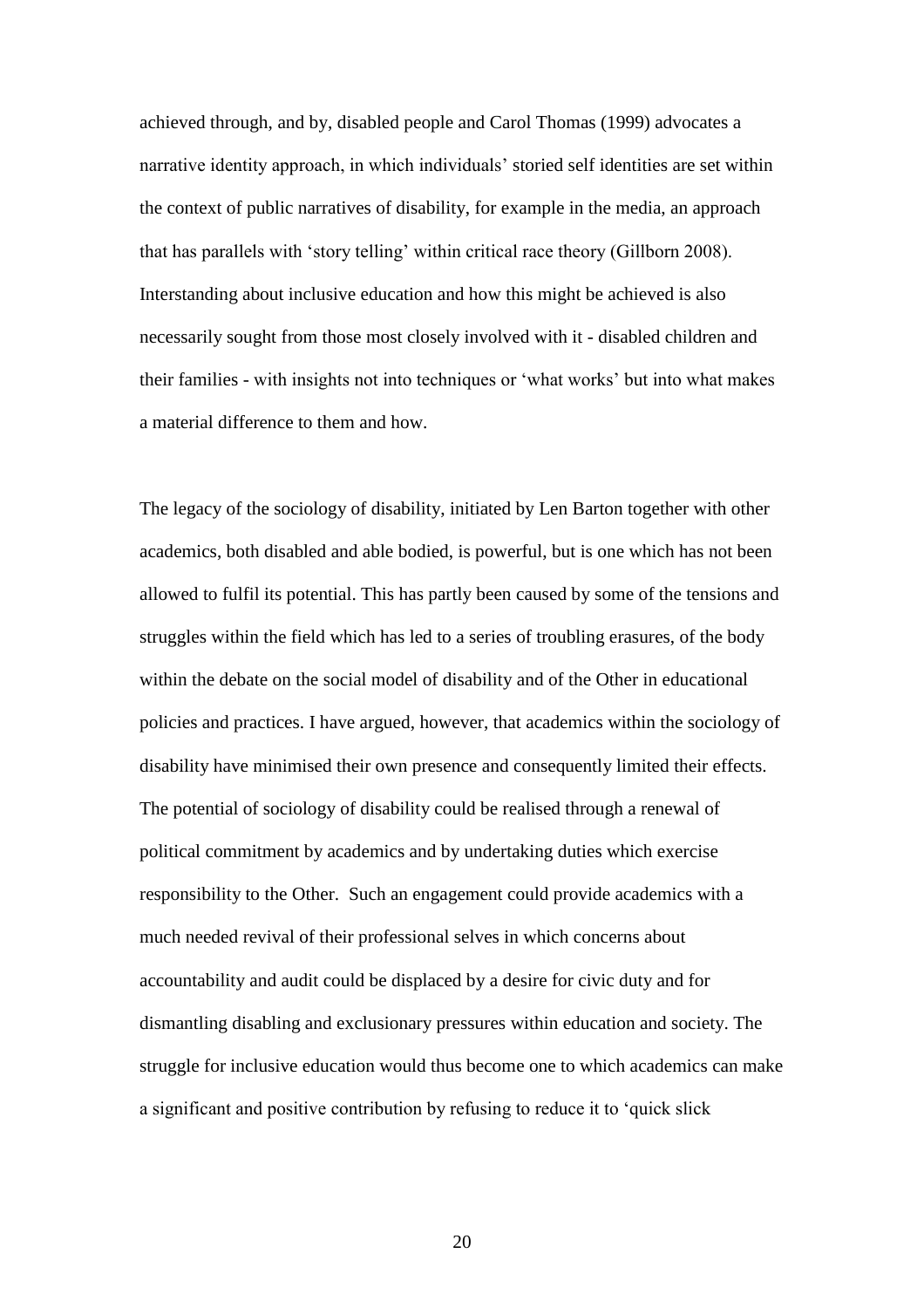responses" (Barton 2008b, 28) and helping instead to articulate the complex and difficult demands associated with becoming inclusive.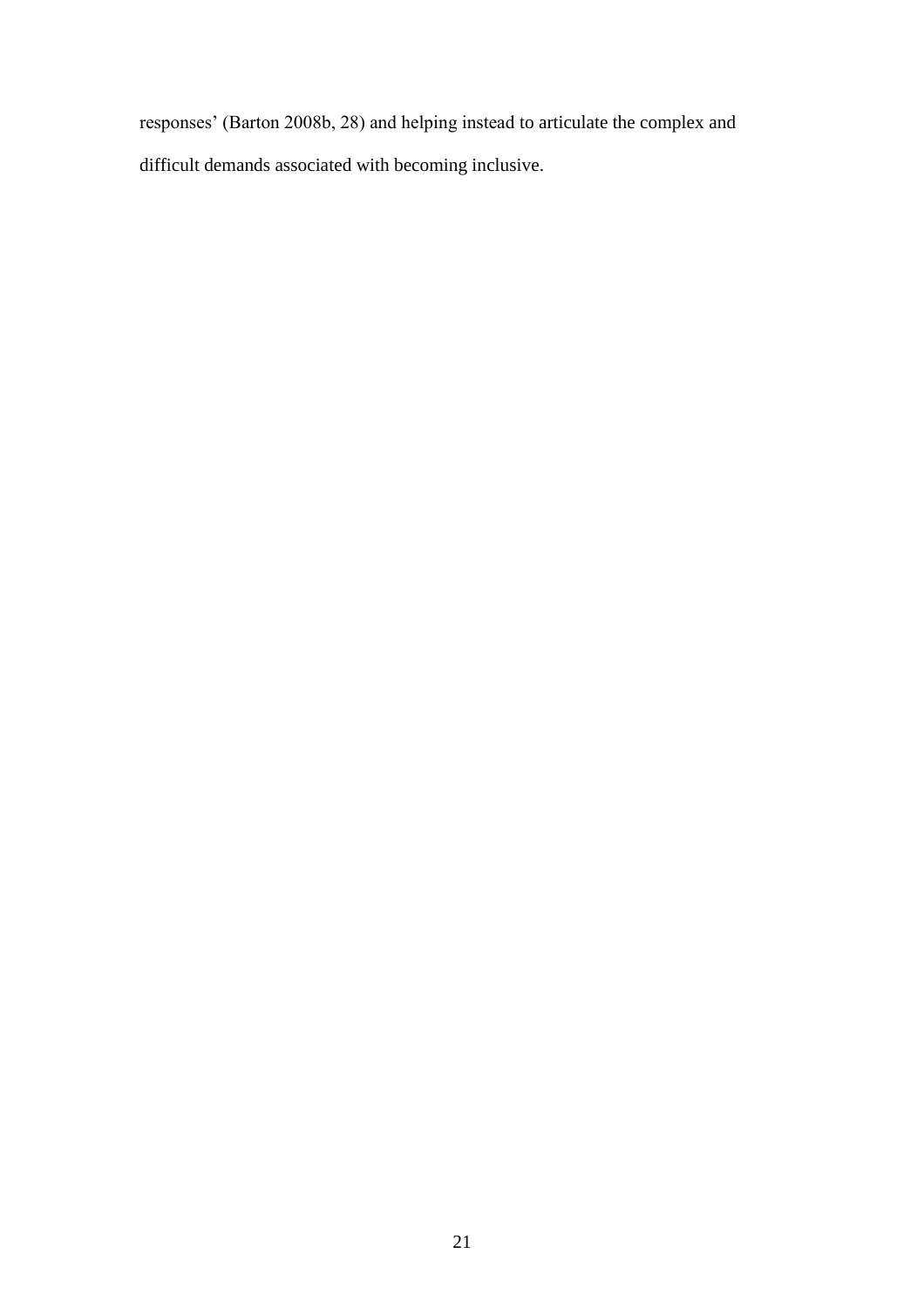### **References**

- Allan, J. 2008. *Rethinking inclusion: The philosophers of difference in practice.*  Dordrecht: Springer.
- Allan, J., Moran, N., Duffy, C. and Loening, G. (2010) Knowledge exchange with Sistema Scotland. *Journal of Education Policy* 25, no 3: 335-347

Allan, J. and Slee, R. 2008. *Doing inclusive education research.* Rotterdam: Sense.

- Ballard, K. 2003. Teaching, identity and trust. In *Inclusion, participation and democracy: what is the purpose?* ed. J. Allan*.* Dordrecht: Kluwer.
- Barnes, C. and Mercer, G. 2002. *Disability (Key concepts).* Oxford: Blackwell Publishers.
- Barnes, C., Mercer, G. and Shakespeare, T. 1999. *Exploring disability: A sociological introduction.* Cambridge: Polity Press.

Barton, L. 1988. *The politics of special educational needs.* Lewes: Falmer Press.

- Barton, L. 1997. Inclusive education: romantic, subversive or realistic? *International Journal of Inclusive Education* 1, no. 3: 231-242.
- Barton, L. 2001. Disability, struggle and the politics of hope. In *Disability, politics and the struggle for change,* ed. L. Barton. London: David Fulton Publishers.
- Barton, L. 2005. *Special educational needs: A new look.* Unpublished discussion paper.
- Barton, L. 2008a Routledge interview with Professor Len Barton. Interview 5. Retrieved from:

<http://www.educationarena.com/expertInterviews/interview5.asp#link2> on 26 February, 2010.

Barton, L. 2008b. Inclusive education, teachers and the politics of possibility. Paper presented at the Inclusion Festival, University of Utrecht, Holland, 21 January.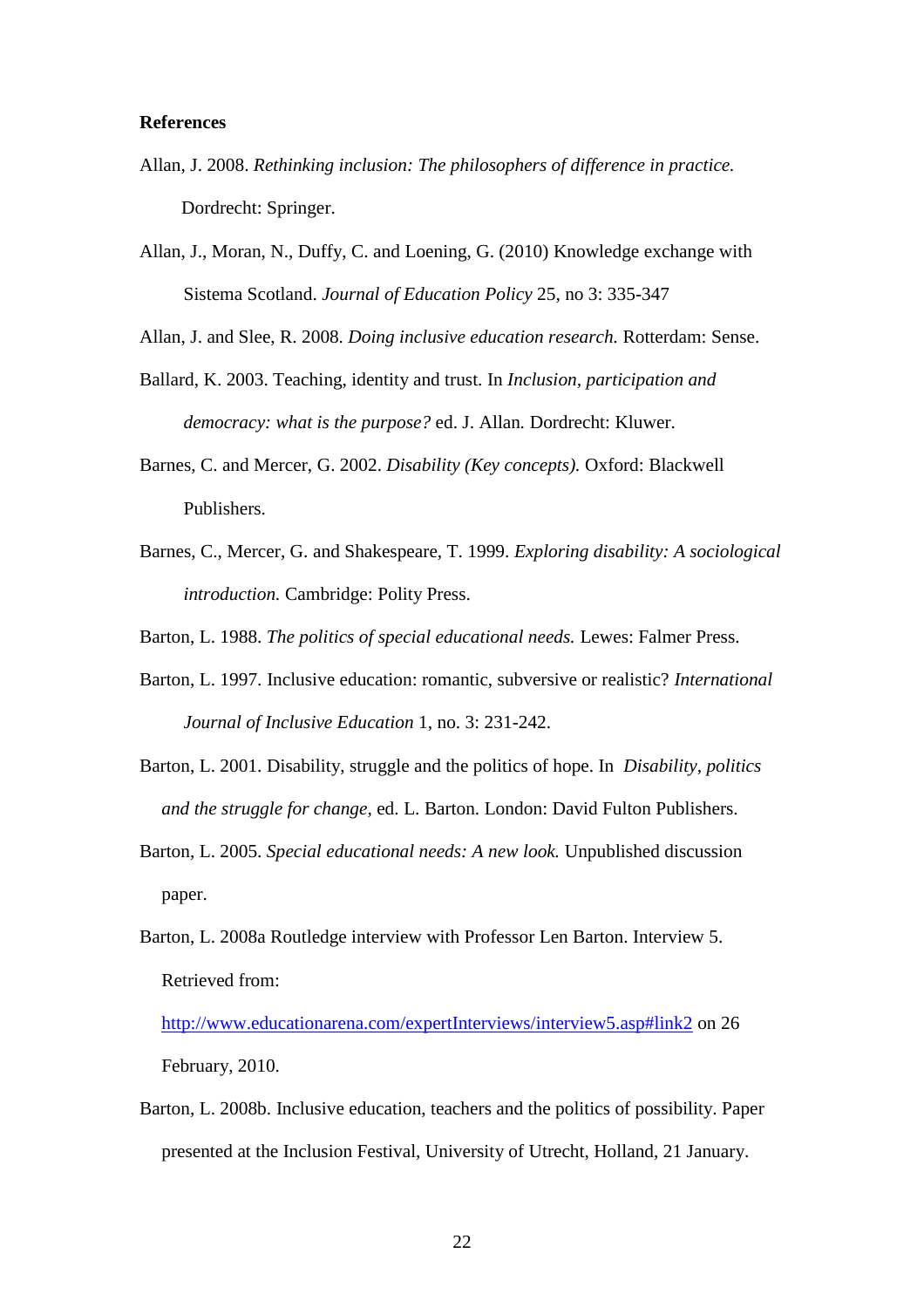- Barton, L. and Clough, P. 1995. Conclusion: Many urgent voices. In *Making difficulties: Research and the construction of SEN,* eds. P. Clough and L. Barton. London: Paul Chapman.
- Barton, L. and Tomlinson, S. 1984. *Special education and social interests.* London: Harper Row.

Beckett, S. 1992. Nowhow on. London: Calder.

- Biesta, G. 2008. Pedagogy with empty hands: Levinas, education and the question of being human. In *Levinas and education: At the intersection of faith and reason*, ed. D. Egéa-Kuehne. London/New York: Routledge.
- Booth, T. 2003. Views from the insititution: overcoming barriers to inclusive education? In *Developing inclusive education*, eds. T. Booth, K. Nes and M. Strømstad. London: RoutledgeFalmer.
- Booth, T. and Ainscow, M. 1998. From them to us: setting up the study. In *From them to us: An international study of inclusion in education, eds. T. Booth and* M. Ainscow. London: Routledge.
- Bourdieu, P. 1998. *Practical reason*. Cambridge, Polity.
- Brantlinger, E. 2006a. The big glossies: how textbooks structure (special) education. In *Who benefits from special education? Remediating (fixing) other people's children,* ed. E. Brantlinger. Mahwah, New Jersey/London: Lawrence Erlbaum Associates.
- Butler, J. 2004. *Precarious lives.* London: Verso.
- Cohen, T. 2001. *Jacques Derrida and the humanities: A critical reader*. Cambridge: Cambridge University Press.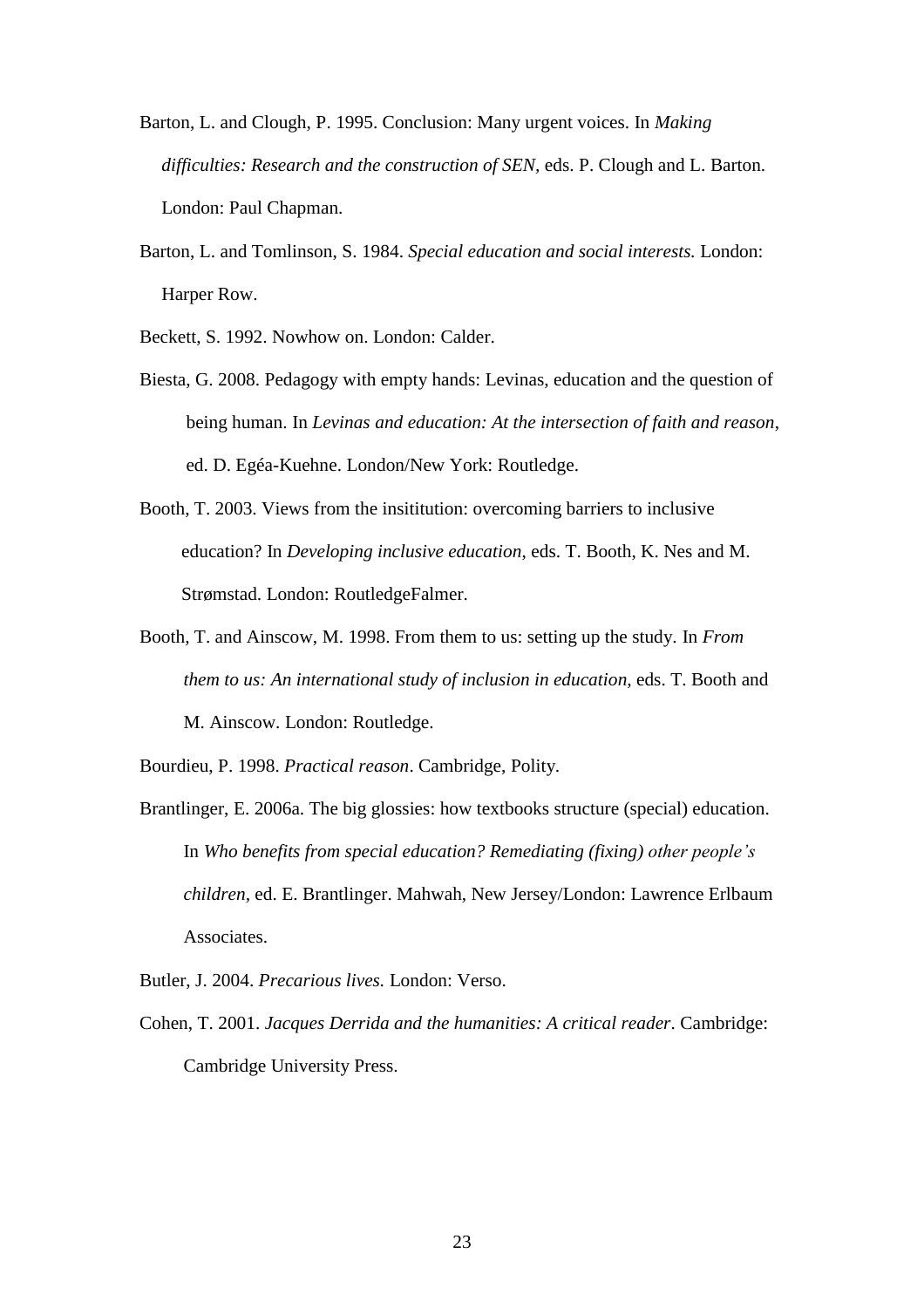- Corker, M. 1999. New disability discourse, the principle of optimisation and social change. In *Disability discourse,* eds. M. Corker and M. French. Buckingham: Open University Press.
- Critchley, J. 1999. *The ethics of deconstruction.* Edinburgh: Edinburgh University Press.
- Critchley, J. 2007. *Infinitely demanding: Ethics of commitment, politics of resistance.*  London/New York: Verso.
- Croll, P. and Moses, D. 2000. Ideologies and utopias: education professionals" views of inclusion. *European Journal of Special Needs Education*, 15, no. 1: 1-12.
- Crow, L. 1992. Renewing the social model of disability. *Coalition, July,* 5-9.
- Davis, L. 2002. *Bending over backwards: Disability, dismodernism and other difficult positions.* New York: New York University Press.
- Derrida, J. 1990. Force of law: the mystical foundation of authority, trans. M. Quaintance. *Cardozo Law Review* 11: 919-1070.
- Derrida, J. 1992. *The other heading: reflections on today's Europe,* Trans P. Brault & M. Naas. Bloomington and Idianapolis: Indiana University Press.

Derrida, J. 1993. *Aporias.* Stanford: Stanford University Press.

- Dyson, A. 2001. Special needs in the twenty-first century: Where we"ve been and where we"re going. *British Journal of Special Education* 28, no. 1: 24-29.
- Dyson A., Howes, A. & Roberts, B. (2002) *A systematic review of the effectiveness of school-level actions for promoting participation by all students (EPPI-Centre Review, version 1.1).* In Research Evidence in Education Library. London: EPPI-Centre, Social Science Research Unit, Institute of Education.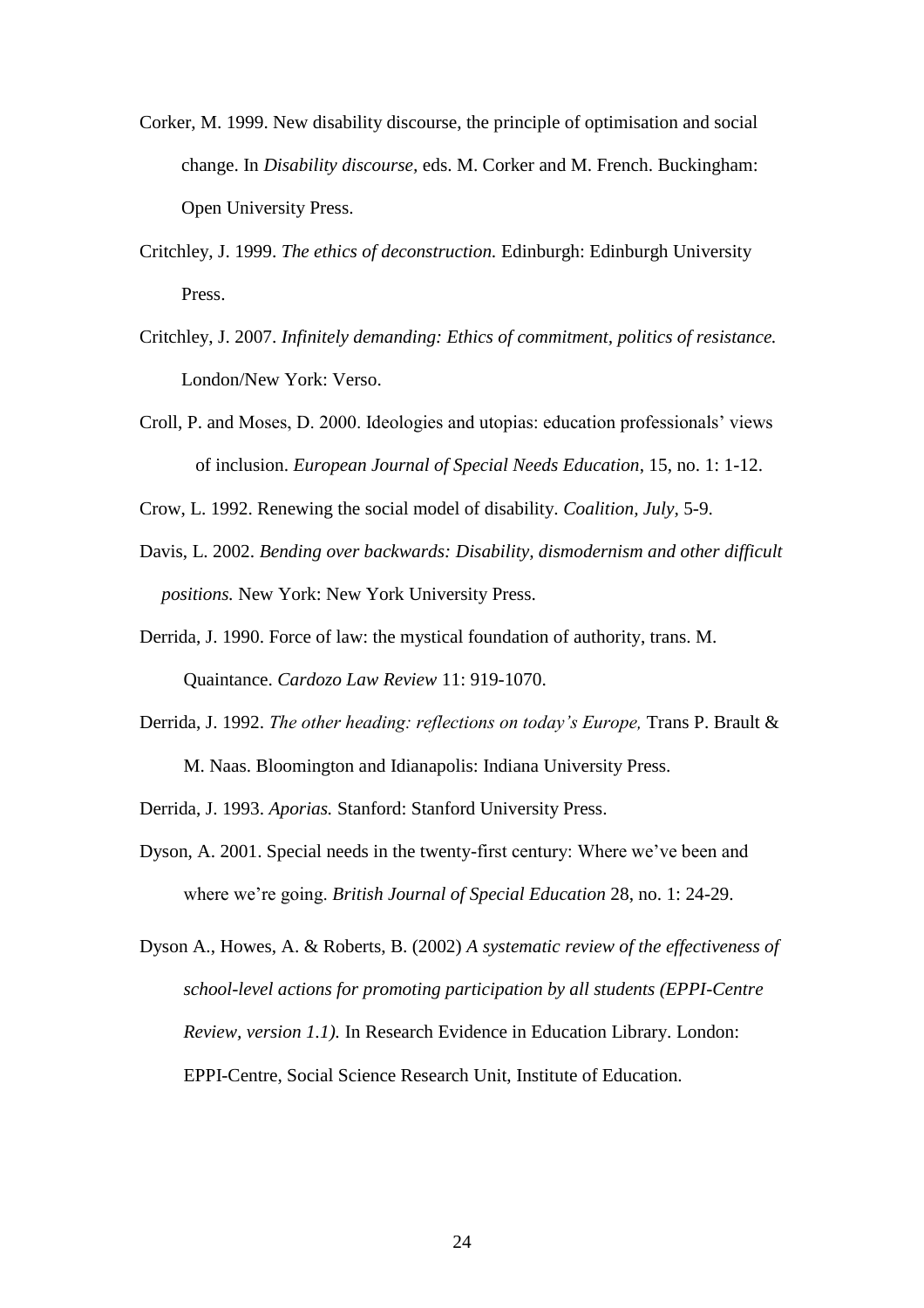- Erevelles, N. 2006. Deconstructing difference: Doing disability studies in multicultural educational contexts. In *Vital questions facing disability studies in education,* eds. S. Danforth & S. Gabel. New York: Peter Lang.
- Evans, M. 2004. *Killing thinking: the death of the universities*. London/New York, Continuum.
- Flvyberg, B. 2001. *Making social science matter: Why social inquiry fails and how it can succeed again.* Cambridge, MA: Cambridge University Press.
- Foucault, M. 1977. A preface to transgression. In *Language, countermemory, practice: Selected essays and interviews by Michel Foucault,* ed. D. Bouchard. Oxford: Basil Blackwell.
- French, S. 1993. Disability, impairment or something in between. In *Disabling barriers, enabling environments,* eds. J. Swain, S. French, C. Barnes and C. Thomas. London: Sage.
- French, S. 1994. ed. *On equal terms: Working with disabled people.* Oxford: Butterworth-Heinemann
- Furedi, F. 2004. Where have all the intellectuals gone? London: Continuum.
- Gamarnikow, E. and Green, A. 2009. Social capitalism for linking professionalism and social justice in education. In *Social capital, professionalism and diversity,*  eds. J. Allan, J. Ozga and G. Smyth*.* Rotterdam: Sense.
- Garrison, J. 2008. Ethical obligation in caring for the other. In *Levinas and education: At the intersection of faith and reason,* ed. D. Egéa-Kuehne. London/New York: Routledge.
- Gates, H. 1992.Statistical stigmata. In *Deconstruction and the possibility of justice*, eds. D. Cornell, M. Rosenfield and D. Carlson. London: Routledge.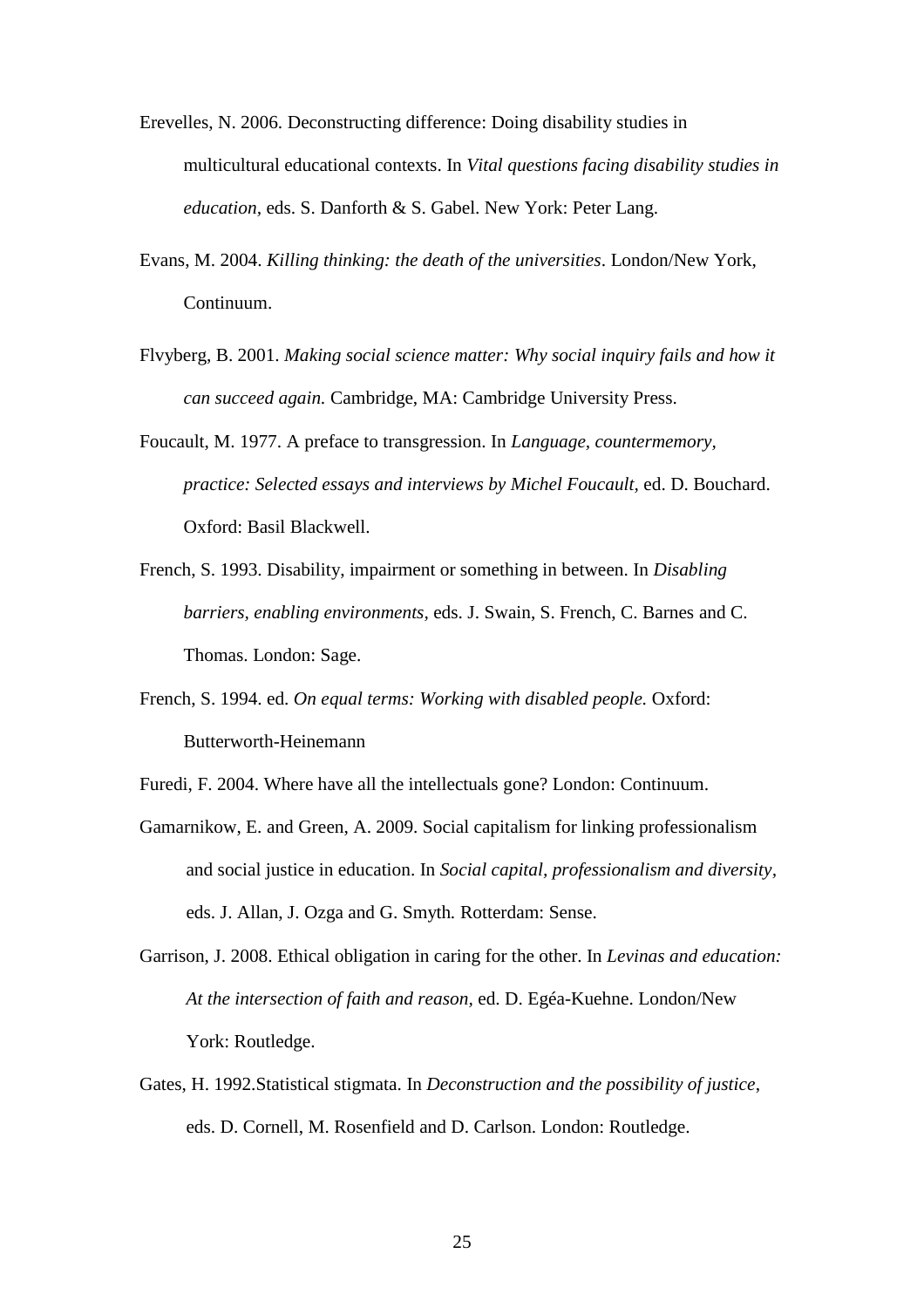- Gewirtz, S. and Cribb, A. 2006. What to do about values in social research: The case for ethical reflexivity in the sociology of education. *British Journal of Sociology of Education* 27, no. 2: 141-155.
- Gewirtz, S. and Cribb, A. 2008. Differing to agree: A reply to Hammersley and Abraham. *British Journal of Sociology of Education* 29, no. 5: 559-562.
- Gillborn, D. (2008) Racism and education: Co-incidence or conspiracy? Abingdon/New York: Routledge.
- Gloucestershire Special Schools Protection League. 2005. *The tide is turning on inclusion*. Retrieved 3 March, 2005, from:<http://www.gsspl.org.uk/>
- Gogol, N (1985) *The government inspector.* Adapted by Adrian Mitchell. London: Heinmann.
- Hammersley, M. 2008. Reflexivity for what? A resonse to Gewirtz and Cribb on the role of values in the sociology of education. *British Journal of Sociology of Education* 29, no. 5: 649-558.
- Hanko, G. 2005. Towards an inclusive school culture: the "affective curriculum". In *Curriculum and pedagogy in inclusive education: Values into practice,* eds. M. Nind, J. Rix, K. Sheehy and K. Simmons. London/New York: RoutledgeFalmer/The Open University.
- Hughes, B. 2009. Wounded/monstrous/abject: a critique of the disabled body in the sociological imaginary. *Disability and Society* 24, no. 4: 399-410.
- Kraut, R. 1992. *Cambridge companion to Plato.* Cambridge: Cambridge University Press.
- Levinas, I. 1969. *Totality and infinity.* Pittsburgh: Duquesne University Press.
- Levinas, I. 1996. *Basic philosophical writings,* eds. A. Perperzak, S. Critchley and R. Bernasconi. Bloomingon: Indiana University Press.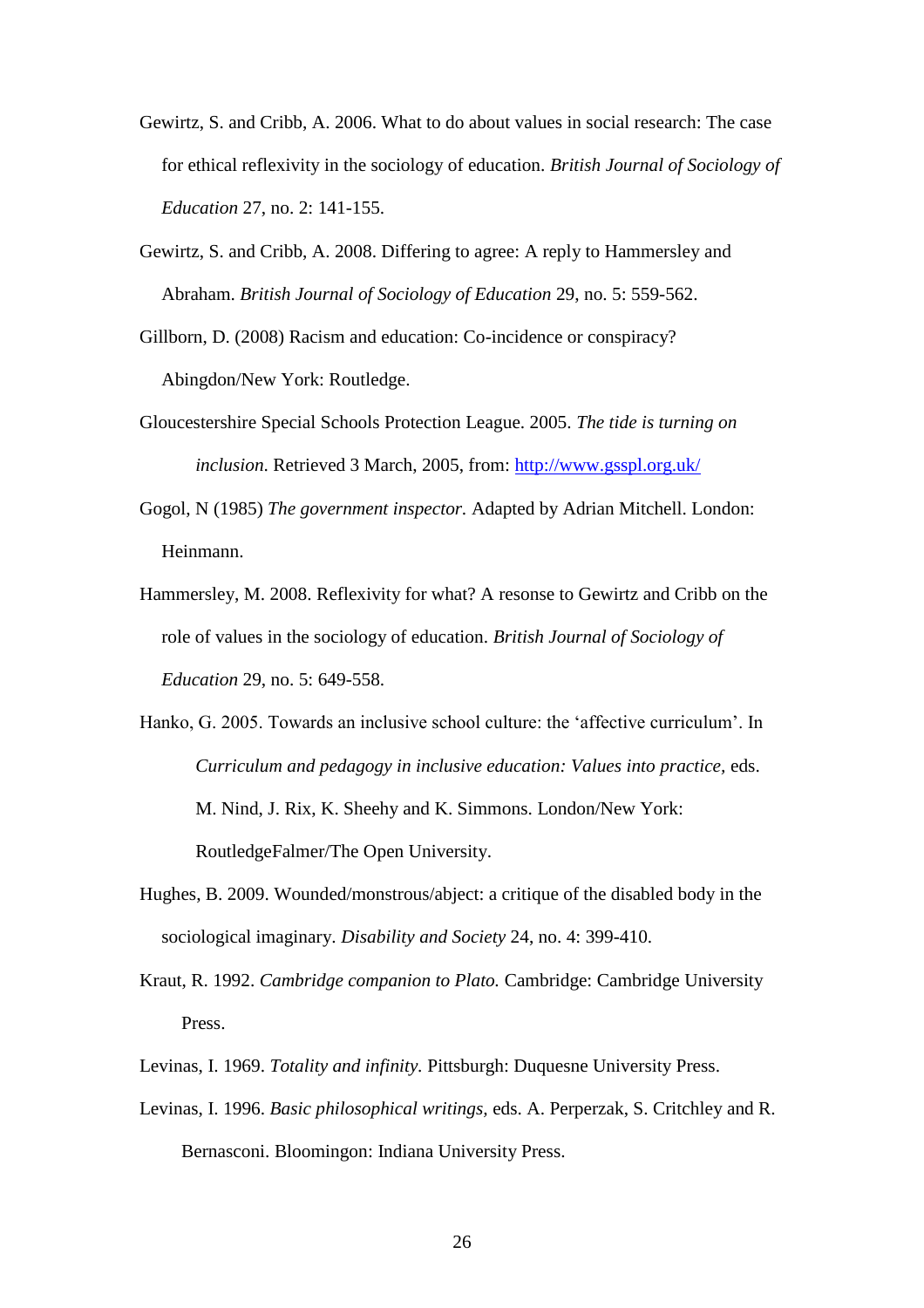Levinas, I. 1999. *Alterity and transcendence.* Columbia University Press: New York.

Macbeath, J., Galton, M., Steward, S., Macbeath, A. and Page, C. 2006. *The costs of inclusion.* Report prepared for the National Union of Teachers. Retrieved 24 September, 2006, from:

<http://www.teachers.org.uk/resources/pdf/CostsofInclusion.pdf>

- McNary, S. (2005). What successful teachers do in inclusive classrooms. London: Sage.Mittler, P. 2000. Working towards inclusive education. London: David Fulton.
- Mongon, J., Ford, D. and Whelan, M. 1982. *Special education and social control: Invisible disasters.* Boston: Routledge and Kegan Paul.
- Morris, J. 1991. *Pride against prejudice: Transforming attitudes to disability.*  London: The Women's Press.
- Norwich, B. 2006. Dilemmas of inclusion and the future of education. In *Included or excluded? The challenge of the mainstream for some children,* ed. R. Cigman. London: Routledge.
- Oliver, M. 1996. *Understanding disability: From theory to practice.* Basingstoke: Macmillan.
- Oliver, M. 1999. Final accounts and the parasite people. In *Disability discourse,* eds. M. Corker and S. French.Buckingham: Open University Press.
- Oliver, M. and Barnes, C. 1996. *Disabled people and social policy: From exclusion to inclusion*. London: Longman.
- Paterson, L. 2003. The survival of the democratic intellect: academic values in Scotland and England. *Higher Education Quarterly* 57, no. 1: 67-93.
- Paterson, K. and Hughes, B. 1999. Disability studies and phenomenology: the carnal politics of everyday life. *Disability and Society* 14, no. 5: 597-611.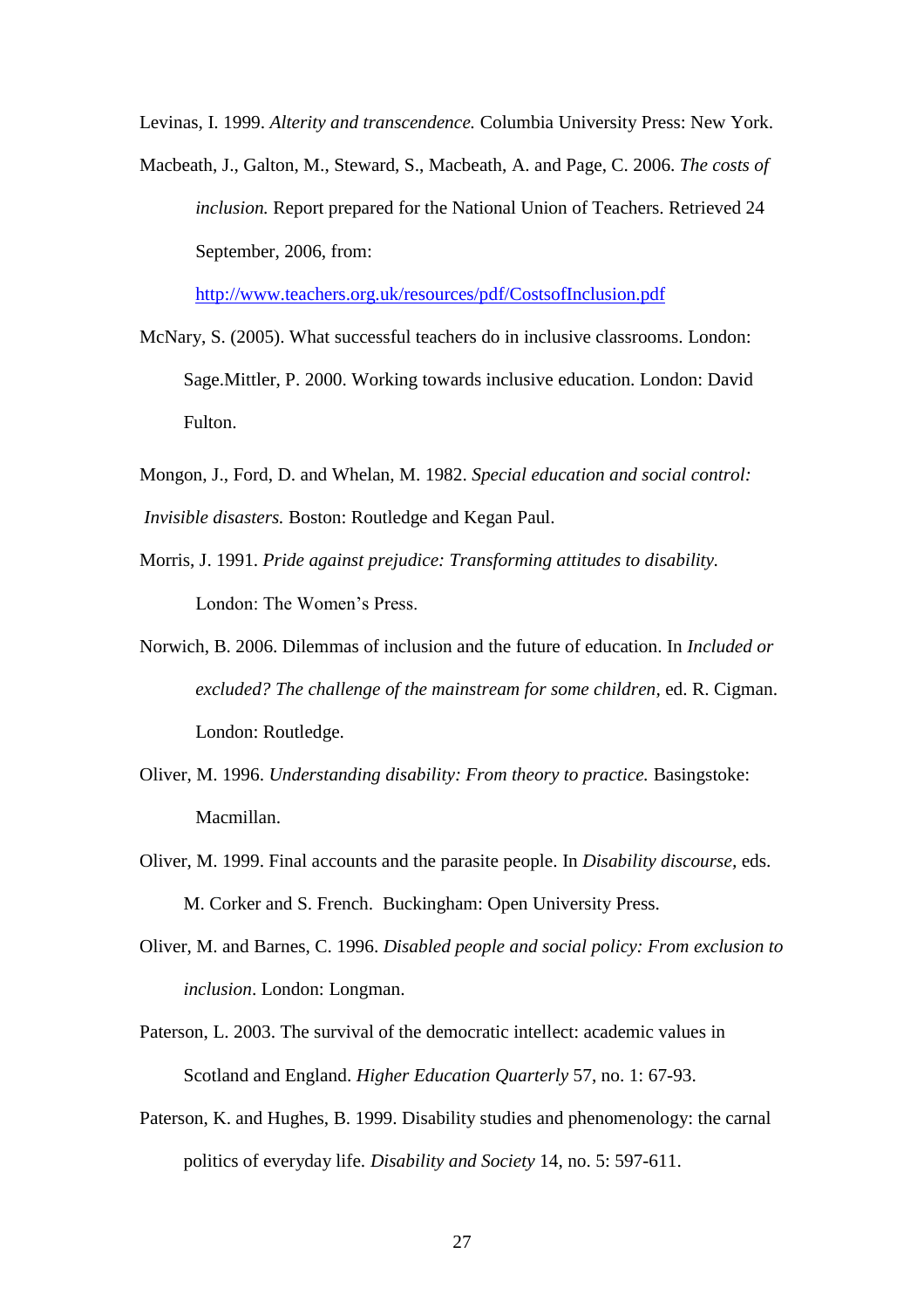- Paterson, K. and Hughes, B. 2000. Disabled bodies. In *The body, culture and society: An introduction,* eds. P. Hancock, B. Hughes, E. Jagger, K. Patterson, R. Russell, E. Tulle-Winton and M. Tylor Buckingham: Open University Press.
- Rancière, J. 2008. Jacques Rancière and indisciplinarity. An interview. *Art and Research* 2, no. 1: 1-10.

Said, E. 1994. *Representations of the intellectual*. London: Vintage.

- Shakespeare, T. 2005. For whom the school bell tolls. BBC Ouch! 11 July [http://www.bbc.co.uk/ouch/columnists/tom/270605\\_index.shtml](http://www.bbc.co.uk/ouch/columnists/tom/270605_index.shtml) Retrieved on 11 July 2007.
- Shakespeare, T. 2006. *Disability rights and wrongs.* London: Routledge.
- Shakespeare, T. and Watson, N. 1997. Defending the social model. *Disability and Society* 12, no. 2: 293-300.
- Shildrick, M. 2002. *Embodying the monster: Encounters with the vulnerable self*. London: Sage.
- Skrtic, T. 1995. *Disability and democracy: Reconstructing [special] education for postmodernity*. New York: Teachers College Press.
- Slee, R. 1993. The politics of integration: new sites for old practices? *Disability, Handicap and Society* 8, no. 4: 351-360.
- Slee, R. 2001. Inclusion in practice: does practice make perfect? *Educational Review*  53, no. 2: 113-123.
- Slee, R. 2003. Teacher education, government and inclusive schooling: the politics of the Faustian waltz. In *Inclusion, participation and democracy: what is the purpose?* ed. J. Allan. Dordrecht: Kluwer.
- Slee, R. and Allan, J. 2001. Excluding the included: a reconsideration of inclusive education. *International Journal of Sociology of Education* 11, no. 2: 173-191.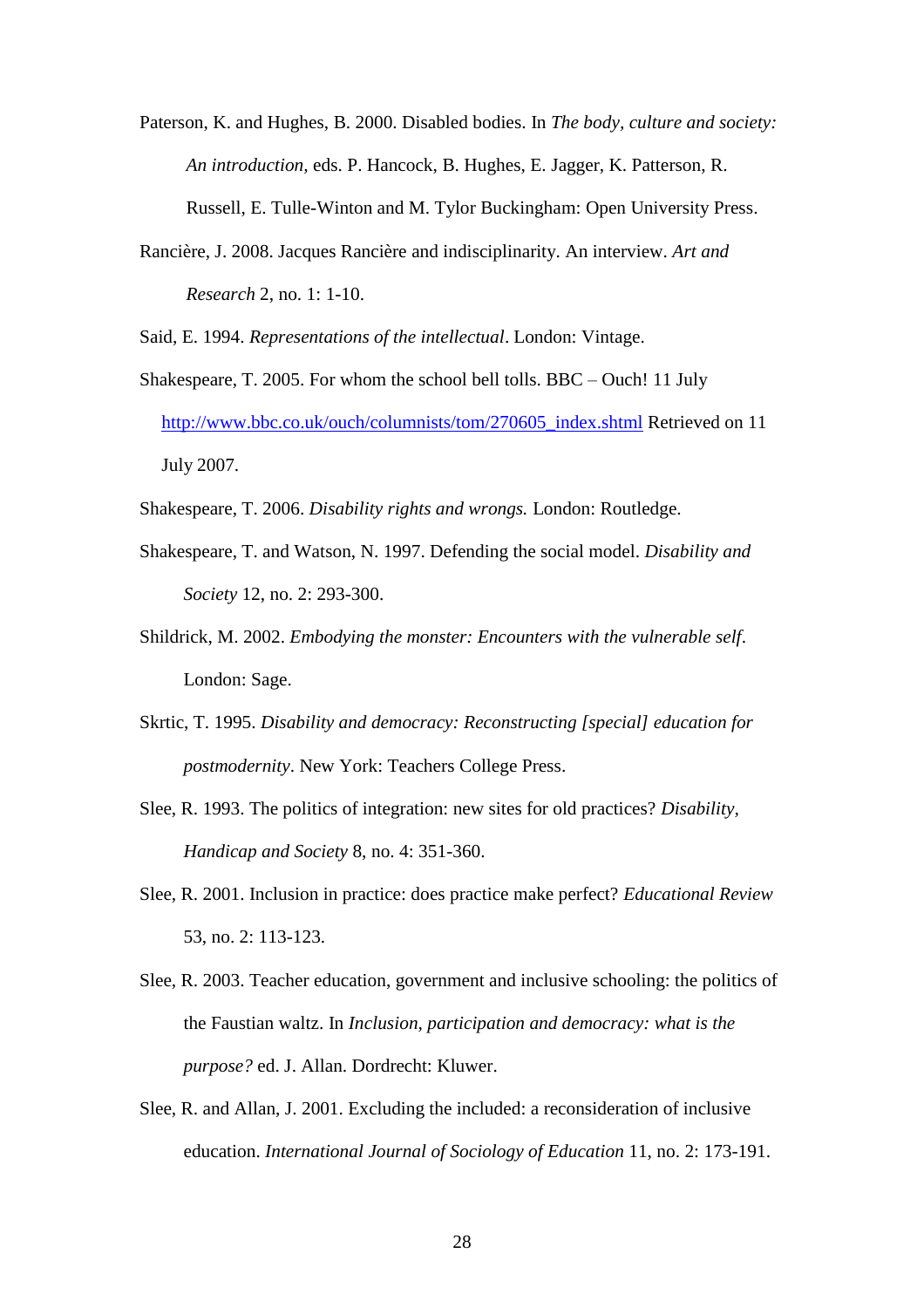- Smyth, J. 2000. Reclaiming social capital through critical teaching. *Elementary School Journal* 110, no. 5: 491-511.
- Spurgeon, N. 2006. Diversity and choice for children with complex learning needs. In *Included or excluded? The challenge of the mainstream for some children,* ed. R. Cigman. London: Routledge.
- Strathern, M. 1997. Improving ratings: audit in the British university system. *European Review* 5, no. 3: 305-321.
- Strathern, M. 2000. Audit cultures: anthropological studies in accountability, ethics and the academy. London: Routledge.

Swain, J. and French, S. 2008. *Disability on equal terms.* London: Sage.

Taylor, M. 1995. Rhizomic folds of interstanding. *Tekhnema 2: Technics and Finitude,* Spring. Retrieved 27 June, 2003, from:

<http://tekhnema.free.fr/2Taylor.htm>

- Taylor, M. and Saarinen, E. 1994. *Imagologies: Media philosophy*. London: Routledge.
- Thomas, C. 1999. *Female forms: Experiencing and understanding disability*. Buckingham: Open University Press.
- Thomas, C. 2007. *Sociologies of disability and illness: Contested ideas in disability studies and medical sociology*. London: Palgrave Macmillan.
- Thomas, G. 2008. Theory and the construction of pathology, Paper presented at the American Educational Research Association, New York, 24-28 March.
- Thomas, G. and Vaughan, M. 2004. *Inclusive education: readings and reflections.*  Maidenhead: Open University Press.
- Tomlinson, S. 1981. *Educational subnormality: A study in decision-making.* London: Routledge & Kegan Paul.